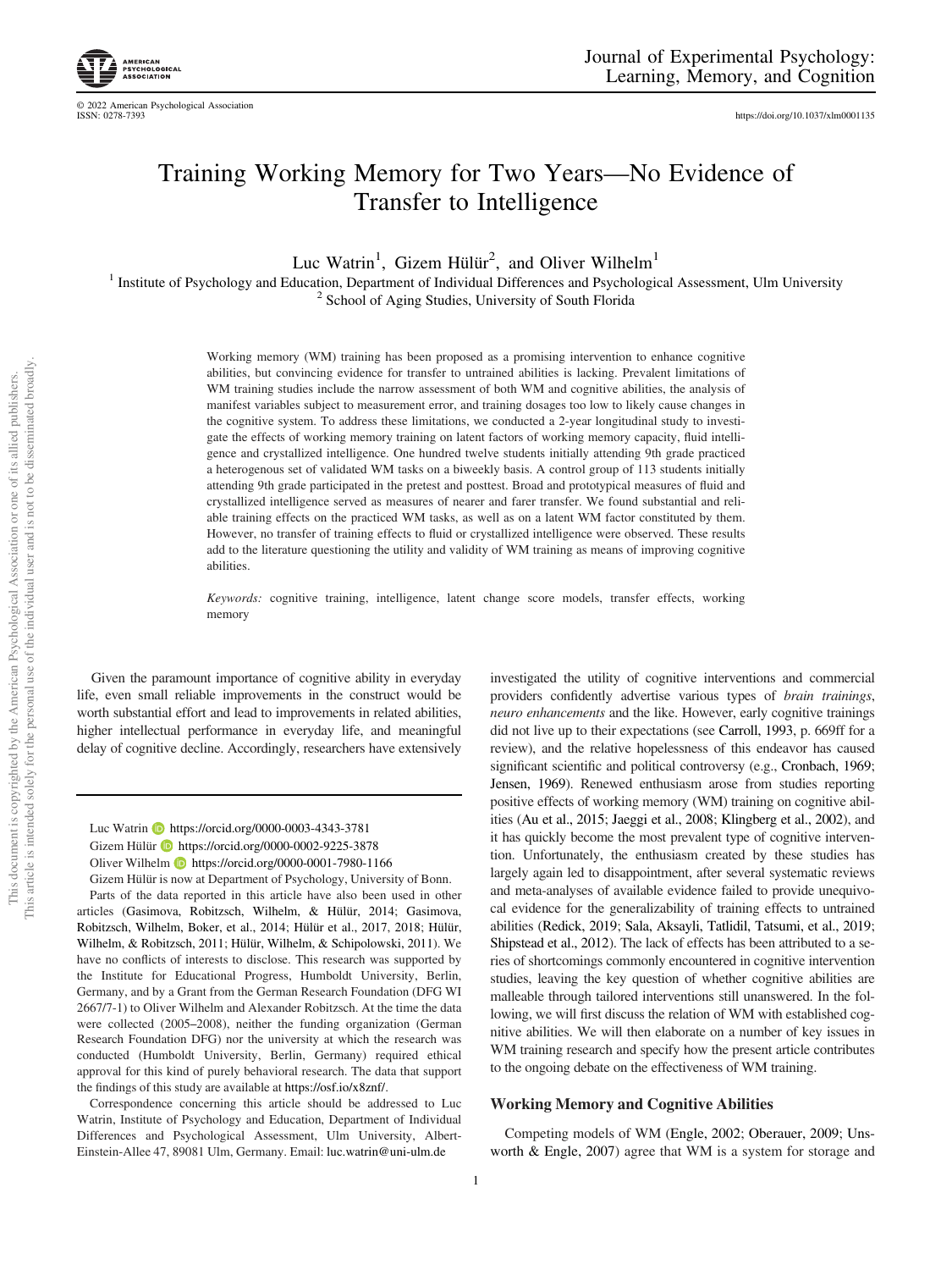processing of a limited amount of information. In our view, it is a system that allows to flexibly build, maintain, and update bindings (Oberauer et al., 2008; Wilhelm et al., 2013). WM allows to consciously keep chunks of information needed for ongoing cognitive processes available for direct access by placing and maintaining this information in a cognitive coordinate system. Chunks in the coordinate system can be accessed and subjected to cognitive operations, such as building new relations between them. Critically, people differ in the amount of information they can simultaneously use in their WM. This individual differences construct is termed working memory capacity (WMC) and is positively related to a large number of real-world outcomes, like the acquisition of mathematics (Peng et al., 2016), second language acquisition (Linck et al., 2014), or reading skills in children (Peng et al., 2018). Impairments in WMC, in turn, have been observed in a variety of disorders, such as attention deficit hyperactivity disorder (ADHD; Alderson et al., 2013), autism spectrum disorder (Wang et al., 2017), and learning disabilities (Alloway, 2009).

Importantly, WMC is highly correlated with psychometric intelligence (Oberauer et al., 2005) and has been discussed as the explanatory construct for intellectual abilities for almost 40 years (Fogarty & Stankov, 1982; Johnson-Laird, 1983). This claim is supported both theoretically and empirically. Reasoning items are not good measures of fluid intelligence by virtue of some surface characteristic, by imposing unbearable loads of some logic calculus on participants, or by asking subjects to solve somewhat novel tasks—the core of effortful cognitive processing as required in reasoning tasks is to detect regularities and to draw valid, useful, nonobvious inferences (Wilhelm, 2005). It is the core cognitive processes of building, maintaining, and updating relations between new chunks of information that are the foundation for engaging in and solving tasks that are good indicators of fluid intelligence (Oberauer et al., 2008). Fluid intelligence, in turn, has been reported to correlate perfectly with general cognitive ability (e.g., Gustafsson, 1984) and is widely accepted as the key ingredient in human cognitive abilities as it is central to all cognitive abilities and an essential determinant of learning of knowledge and skills (Carroll, 1993; Flanagan & Harrison, 2012).

Empirically, individual differences research has repeatedly and successfully shown that individual differences in WMC are the key limiting factor of reasoning and are the best predictor of fluid intelligence (Kyllonen & Christal, 1990; Oberauer et al., 2005, 2008). Disattenuated correlations of broad measurements of WMC and cognitive ability are estimated at around  $\rho = .85$  (Kyllonen & Christal, 1990; Oberauer et al., 2005; Süß et al., 2002), indicating that WMC shares over 70% common variance with psychometric intelligence. Although this correlation does not and cannot equal unity owing to differences in conception, measurement, and factor structure (see Oberauer et al., 2005, for a discussion), models of WM are the best theoretical cognitive basis to date to explain individual differences in fluid intelligence and relevant lower-order cognitive processes. It is therefore instrumental to consider established theories of WM to better understand what limits, or conversely, what might improve, cognitive ability.

From a pragmatic view, focusing on WMC has some key advantages over fluid intelligence when it comes to cognitive interventions. Training material is easier and more efficient to construct. Item difficulty is easier to predict, variation of item difficulty is easier to achieve, and the effects of item attributes can be explained more reliably based on the vast corpus of research from cognitive psychology that is as of yet not paralleled in individual differences research about fluid intelligence (Oberauer et al., 2018). Importantly, from an epistemic point of view, training WM supposedly addresses the underlying mechanism whereas training fluid intelligence is indirectly focusing on its application.

# Working Memory Training

The aim of cognitive interventions, as opposed to simple test practice or coaching (e.g., SAT practice; The Princeton Review,  $2020$ ), is not to ameliorate performance on the practiced task(s) alone but to improve the overarching ability that is assumed to be causal for observed performance. Training-induced changes must therefore not be limited to improved performance on the trained tasks but transcend to improved performance on sufficiently dissimilar untrained measures of the targeted construct. Applied to WM, improvements must not be restricted to the practiced WM task but transfer to untrained WM tasks or further, given the postulated causal relation with fluid intelligence, improvements should positively transfer to measures of reasoning ability and eventually real-life variables such as educational achievement or job success.

Evidence regarding the effects of WM training, however, is disappointing. A plethora of primary studies, several meta-analyses (e.g., Melby-Lervåg et al., 2016; Melby-Lervåg & Hulme, 2013; Sala, Aksayli, Tatlidil, Gondo, et al., 2019; Schwaighofer et al., 2015), a second-order meta-analysis (Sala, Aksayli, Tatlidil, Tatsumi, et al., 2019), and several literature reviews (e.g., Redick, 2019; Shipstead et al., 2010, 2012) have investigated and discussed the effects of WM trainings of different kinds (see Table 1 for an incomplete overview of meta-analytical results of the last 5 years).

In summary, the observed effects of WM training seem to be a function of the distance between the trained and the targeted task: Meta-analyses report medium to large performance improvements in the trained tasks, small to medium improvements in different tasks tapping the same underlying ability (i.e., WM-tasks), and little to no improvements in untrained but still proximal cognitive tasks tapping distinct but closely related abilities (e.g., fluid intelligence; Aksayli et al., 2019; Melby-Lervåg et al., 2016; Nguyen et al., 2019; Sala, Aksayli, Tatlidil, Gondo, et al., 2019; Sala, Aksayli, Tatlidil, Tatsumi, et al., 2019; Teixeira-Santos et al., 2019; see Table 1). The small transfer effects to cognitive abilities reported in some meta-analyses (e.g., Au et al., 2015; Karbach & Verhaeghen, 2014) have been attributed to different levels of motivation in experimental designs with passive control groups, inadequate control for baseline differences between experimental groups, or the selection and coding of studies (e.g., Melby-Lervåg et al., 2016; see Shipstead et al., 2010, 2012, for a general discussion of prevalent shortcomings in WM training studies). Studies that do report transfer from single task WM training to a single far transfer task (e.g., matrices; Jaeggi et al., 2008) should be interpreted with caution and skepticism. Although it is possible that training effects occurred at the latent ability level, it is more plausible and parsimonious to attribute the observed effects to one or more alternative explanations (such as shared task characteristics between trained and targeted tasks) rather than a true and persisting change in underlying abilities.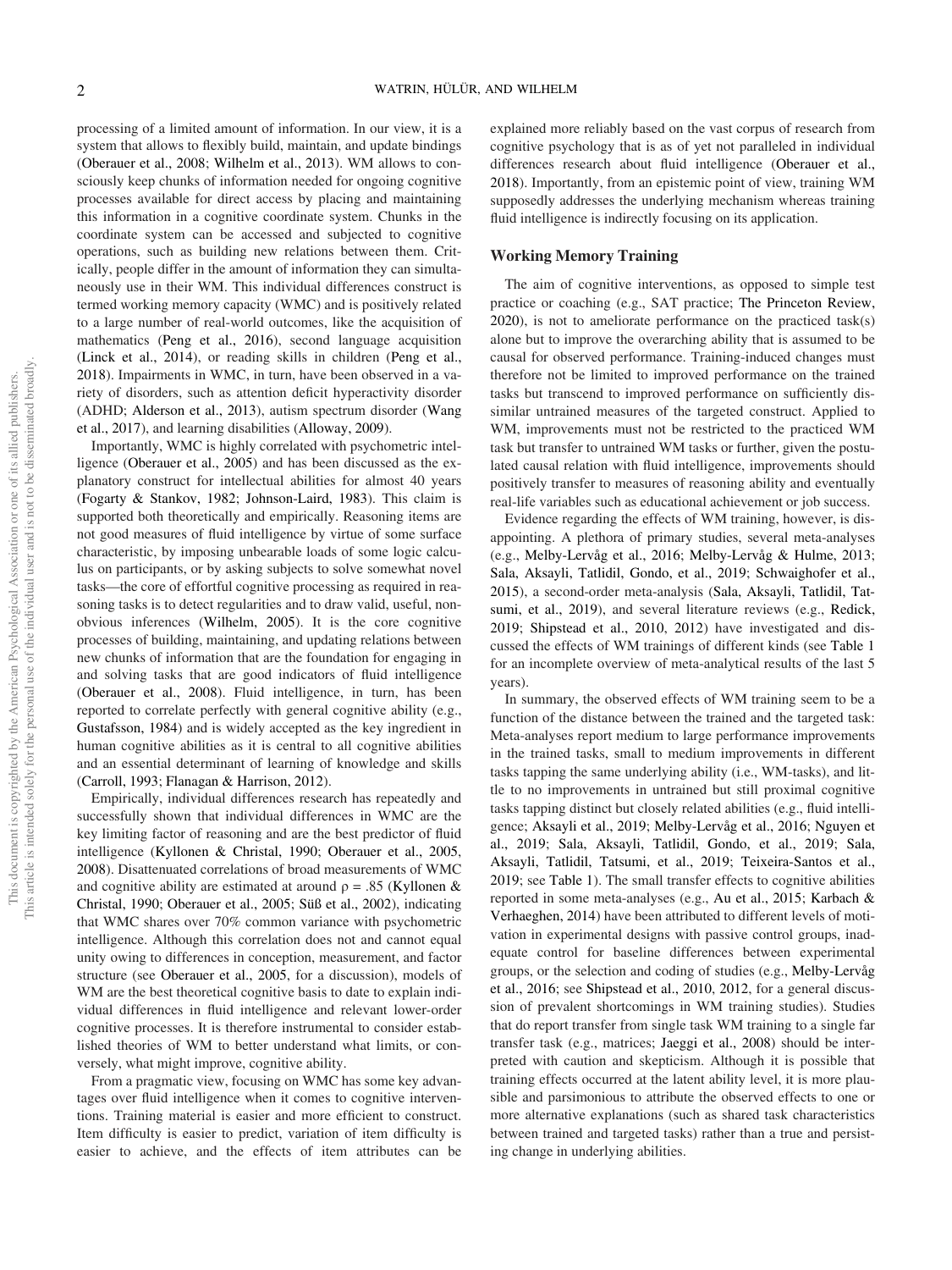| Meta-Analysis                                 | Target                           | Near                             | Far                     | Far <sub>passive</sub>           | Faractive                      | Dosage (h)                                         |
|-----------------------------------------------|----------------------------------|----------------------------------|-------------------------|----------------------------------|--------------------------------|----------------------------------------------------|
| Aksayli et al. (2019)                         |                                  | $.44$ [.38, .55]                 | $.05$ [ $-.02, .11$ ]   |                                  |                                | $M = 15.08$ , $SD = 5.62$ , Range = 6.25 - 35.00   |
| Nguyen et al. (2019)                          | 1.17 [.92, 1.43]                 | 37 [.20, .55]                    | $.12[-.01, .25]$        |                                  |                                | $M = 8.30$ , $SD = 4.25$ , Range = 2.33 - 20.00    |
| Sala, Aksayli, Tatlidil, Gondo, et al. (2019) | .88 [.69, 1.06]                  | .27 [.19, .36]                   | $.12$ [ $.03$ , $.21$ ] | .26 [.12, .40]                   | $-.01$ [ $-.10, .09$ ]         | $M = 10.93$ , $SD = 7.49$ , Range = 1.75 - 24.00   |
| Teixeira-Santos et al. (2019)                 |                                  | $.23$ [.07, $.39$ ] $^{\circ}$   | $10[-03, 0.23]$         | $.08[-11, .27]$                  | $.14[-.04, .33]$               | $M = 7.17$ , $SD = 4.20$ , Range = 1.50 - 20.00    |
|                                               |                                  | $.23$ [.03, $.43$ ] <sup>t</sup> |                         |                                  |                                |                                                    |
| Mewborn et al. $(2017)$                       | $.44$ [.36, .52]                 |                                  | $.15$ $[.09, .20]$      |                                  | I                              | $M = 17.66$ , $SD = 30.85$ , Range = 1.00 - 270.00 |
| Sala and Gobet (2017)                         |                                  | .46 [.35, .57]                   | $.12$ [.06, .18]        |                                  |                                | $M = 6.60$ , $SD = 3.16$ , Range = 2.00 - 14.58    |
| Soveri et al. (2017)                          | .63 [.44, .82]                   | 24 [.16, .33]                    | $.16$ [.08, .24]        | $.22$ [NA]                       | .11 $NA$ ] n.s.                | $M = 6.23$ , $SD = 2.76$ , Range = 1.00 -15.00     |
| Melby-Lervåg et al. (2016)                    | $.80$ [.62, .97] $^{\circ}$      | $.28$ [.16, .40] <sup>e</sup>    |                         | $.20$ [.11, $.28$ ] <sup>e</sup> | $.05.[-.02, .13]$ <sup>e</sup> | $M = 10.71$ , $SD = 5.93$ , Range = 1.00 - 30.00   |
|                                               | $1.88$ [1.33, 2.42] <sup>d</sup> | $.51$ [.34, .69] <sup>d</sup>    |                         | $.03[-.09, .24]$ <sup>r</sup>    | $.05[-.07, .17]$ <sup>f</sup>  |                                                    |
| Weicker et al. (2016)                         | 1.98 [1.57, 2.38]                | 36 [20, 52]                      | $.22$ [.09, .35]        |                                  |                                | $M = 12.78$ ; $SD = 14.92$ ; Range = 2.50 - 100.00 |

redundancies in primary studies. Categorizations of target, near transfer and far transfer were taken from the original studies. NA = not available; n.s. = not significant. Supplementary information on redundancies in primary studies. Categorizations of target, near transfer and far transfer were taken from the original studies. NA = not available; n.s. = not significant. Supplementary information f Verbal ability Verbal ability. <sup>e</sup> Nonverbal ability. Nonverbal ability. the sources of the computed estimates is provided in the online supplement (https://osf.io/tpm?). the sources of the computed estimates is provided in the online supplement (https://osf.io/tpnr3/). <sup>d</sup> Passive control group. Passive control group. <sup>c</sup> Active control group. Active control group. <sup>b</sup> Visuospatial WM. Visuospatial WM. <sup>a</sup> Verbal WM. Verbal WM.

The gradual decrease of training effects with increasing dissimilarity between trained and transfer tasks indicates that interventions do not seem to affect fundamental cognitive processes and functions that WM and other cognitive tasks share. Instead, taskspecific skills and strategies are improved, which is in line with the distinction of "elements of skill" or "behavioral flexibility" versus "abilities" (Lövdén et al., 2010; Thorndike, 1906). Put simply, participants get better at specific WM tasks, but this has no impact on their general cognitive functioning whatsoever.

These results are sobering but there is reason to believe that they can be considered inconclusive. Theoretical and methodological critique has been put forward that most WM training studies suffer from a number of shortcomings that hinder them from producing substantial transfer effects and from subsequently detecting or for testing them, should they occur (Noack et al., 2014; Schmiedek et al., 2019; Shipstead et al., 2012). In the following, we review the ones we deem the most essential at the current point in research, which are dosage of intervention, multivariate assessment of constructs, and latent variable analysis.

# Requirements for WM Training Studies

To cause profound and lasting changes, a cognitive intervention must be sufficiently long and intense (Lövdén et al., 2010; Shipstead et al., 2012). Day in and day out, we rely on and practice our WM and our fluid intelligence. Our societies devote enormous resources to practicing and rewarding cognitive achievements. Given the ubiquitous importance of both constructs in everyday life, it is unrealistic to expect substantial changes therein after a short and low-dosage intervention. Training dosage has been investigated in primary studies and meta-analyses as a potential moderator of the training outcome and has received mixed results (Jaeggi et al., 2008; Redick et al., 2013; Sala, Aksayli, Tatlidil, Gondo, et al., 2019; Teixeira-Santos et al., 2019). However, in their review of WM training studies Noack et al. (2014) reported a median training duration of only 8 hr which conforms with our review of training dosages reported in meta-analyses of the last five years (see Table 1). Training durations go as low as a single hour of intervention and rarely exceed 20 hours. We therefore argue that most training studies are not even close to providing a sufficient dosage to elicit substantial and lasting changes in a cognitive system that is and has already been under constant strain for years (e.g., students) or decades (e.g., older people).

WM and transfer constructs are latent ability constructs and should be measured as such. A single task, as implemented in many studies, cannot be equated with its underlying ability. WM cannot directly be measured but must be inferred from performance on tasks that allegedly measure WM in different kinds and extents. Conceptually, single measurements always contain true variance related to the ability of interest, task-specific variance, and measurement error. For example, Soveri et al. (2017) showed that large parts of observed n-back training effects are task specific, that is, they only transfer to other n-back tasks but barely to other WM tasks or intelligence. In turn, if training and transfer task share specific task characteristics, transfer effects are overestimated. To overcome task-specificity and obtain a valid measurement of the latent construct of WM it is thus necessary to administer multiple validated tasks, which in turn should vary in content and paradigm, and use structural equation modeling to

# Table 1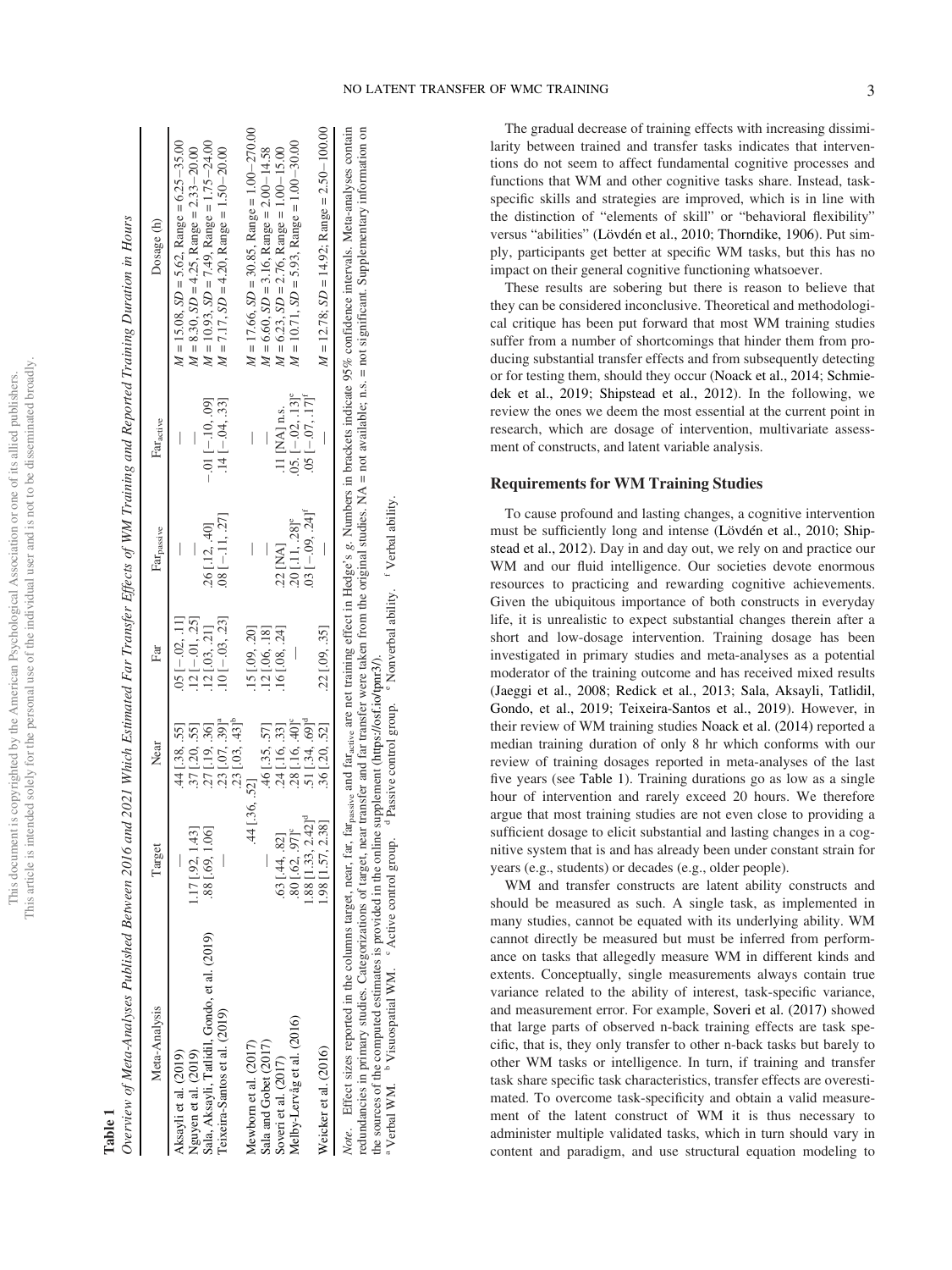decompose the different sources of variance (Bollen, 1989). If a number of WM tasks that vary in content and paradigm are used, latent variables allow to abstract away from specificities of tasks, and training induced change can be studied at the level of latent factors (Könen & Karbach, 2021; McArdle & Nesselroade, 1994). Modeling latent variables instead of manifest tasks further allows to test for measurement invariance, which addresses the question if the meaning of the latent factors stayed the same before and after the intervention. Measurement invariance is implicitly assumed when analyzing composite scores, but it is rarely tested in the training literature. Testing measurement invariance is important as training might alter not only the means of indicators and latent factors but also the measurement properties of targeted tasks. A lack of invariance can lead to misleading interpretations of the observed change (Noack et al., 2014).

Opting for a latent variable approach further comes with the advantage that one can evaluate transfer effects on hierarchical levels of consensual models of cognitive abilities (e.g., Carroll, 1993) instead of arbitrary categories of near and far distance between specific tasks (Noack et al., 2009). Rather than defining the transfer distance based on superficial task characteristics that might be difficult to generalize and agree on, the nature of transfer can be described by the level of the hierarchy at which it occurs. Transfer that occurs at the level of observed variables is likely task-specific, but transfer occurring at higher levels in the hierarchy is increasingly likely to indicate veritable change in abilities.

Several other points concerning the design and analysis of cognitive training studies have been put forward to strengthen the validity of observed effects, such as the implementation of active control groups (Au et al., 2020; Shipstead et al., 2010), tests for the specificity of transfer effects (Noack et al., 2014), or the formulation of a priori hypotheses about the size of transfer effects (McArdle & Prindle, 2008). Given the current status of WM training research, where strong evidence for far transfer at the level of latent abilities is scarce (see Schmiedek et al., 2010 for an exception), we argue that the training dosage (i.e., high), the measurement (i.e., multivariate) and the method of analysis (i.e., latent) are the pivotal features to produce and detect the intended training effects.

# The Present Research

Following the above line of reasoning, we use latent variable modeling to investigate whether two years of biweekly WM training leads to reliable positive effects on WM and cognitive abilities. In a large sample of students, we implement a pretest–posttest control group design with a diverse set of training and transfer tasks and ample opportunity for training. Thus, the current study surpasses the broad majority of WM training studies with respect to sample size, training dosage, breadth of measurement, and statistical analysis (Noack et al., 2014).

In line with established results, we expect medium to large performance gains on trained WM tasks in the training group. These gains will be larger than gains in the untrained control group. We expect all WM tasks to load on a common latent WM factor. Building on the expected manifest training effects, we test for a significant gain of nontrivial magnitude in a latent WM factor in the training group that are higher than the gains in the control group.

Concerning transfer effects to intelligence, we test for significant gains of nontrivial magnitude that are expected to be smaller both at the manifest and latent ability level. Consistent with theories on the relation of WMC and fluid intelligence (Oberauer et al., 2008), as well as investment theories of cognitive abilities (Cattell, 1987), we expect larger transfer effects of WM training to fluid intelligence than to crystallized intelligence.

#### Method

The training study was conducted as part of a large multivariate longitudinal study on the development of student achievement. The present data have partly been used in a number of earlier articles to investigate different research questions. Hülür, Wilhelm, and Robitzsch (2011) investigated the longitudinal relation between student achievement and school grades. Hülür, Wilhelm, and Schipolowski (2011) investigated overclaiming in the nomological net of cognitive abilities using data of the fluid and crystallized intelligence tests. Gasimova, Robitzsch, Wilhelm, Boker, et al. (2014) investigated fluctuations in memory updating using dynamical systems analysis. Gasimova, Robitzsch, Wilhelm, and Hülür (2014) presented an overview of methods for modeling interindividual and intraindividual variability in longitudinal data based on data of the memory updating task. Hülür et al. (2017) reported longitudinal trajectories of German language and mathematics achievement. Finally, Hülür et al. (2018) investigated the role of intellectual engagement in the change of fluid intelligence, crystallized intelligence, and student achievement.

#### **Participants**

One hundred ninety-six students were recruited for the training group, and 137 students were recruited for the control group. Given the extent and duration of the intervention, a random allocation of participants to experimental groups was not feasible. As is to be expected in intensive longitudinal studies, a number of participants dropped out along the study period and attrition was related to experimental group membership (experimental vs. control) and sociodemographic variables. The final analysis sample consisted of  $N = 112$  participants from the training group (57.1%) of the pretest sample) and  $N = 113$  participants in the control group for whom complete pre- and posttest data was available (82.5% of the pretest sample). Participants in the training group completed  $M = 39.2$  (SD = 1.05) of 40 training sessions. All participants gave informed consent prior to inclusion in the study.

Undergraduate and graduate students conducted the testing/ training sessions and ensured that participants felt comfortable at all times and made them feel that they were making an important contribution to research through their participation. Participants in the training group received  $420 \epsilon$  (distributed over time), participants in the control group received  $50\epsilon$ .

The mean age of the training group was  $14.7$  years  $(SD = .72)$ and 72 students (64%) were female. Students attended different German school tracks, with 76 students (68%) coming from Gymnasium (usually preparing for university), 23 students (21%) from Realschule (usually preparing for vocational education), and 13 students (12%) from Gesamtschule (comprehensive school). The no-training control group was investigated to differentiate training effects from test-retest effects and effects of normal cognitive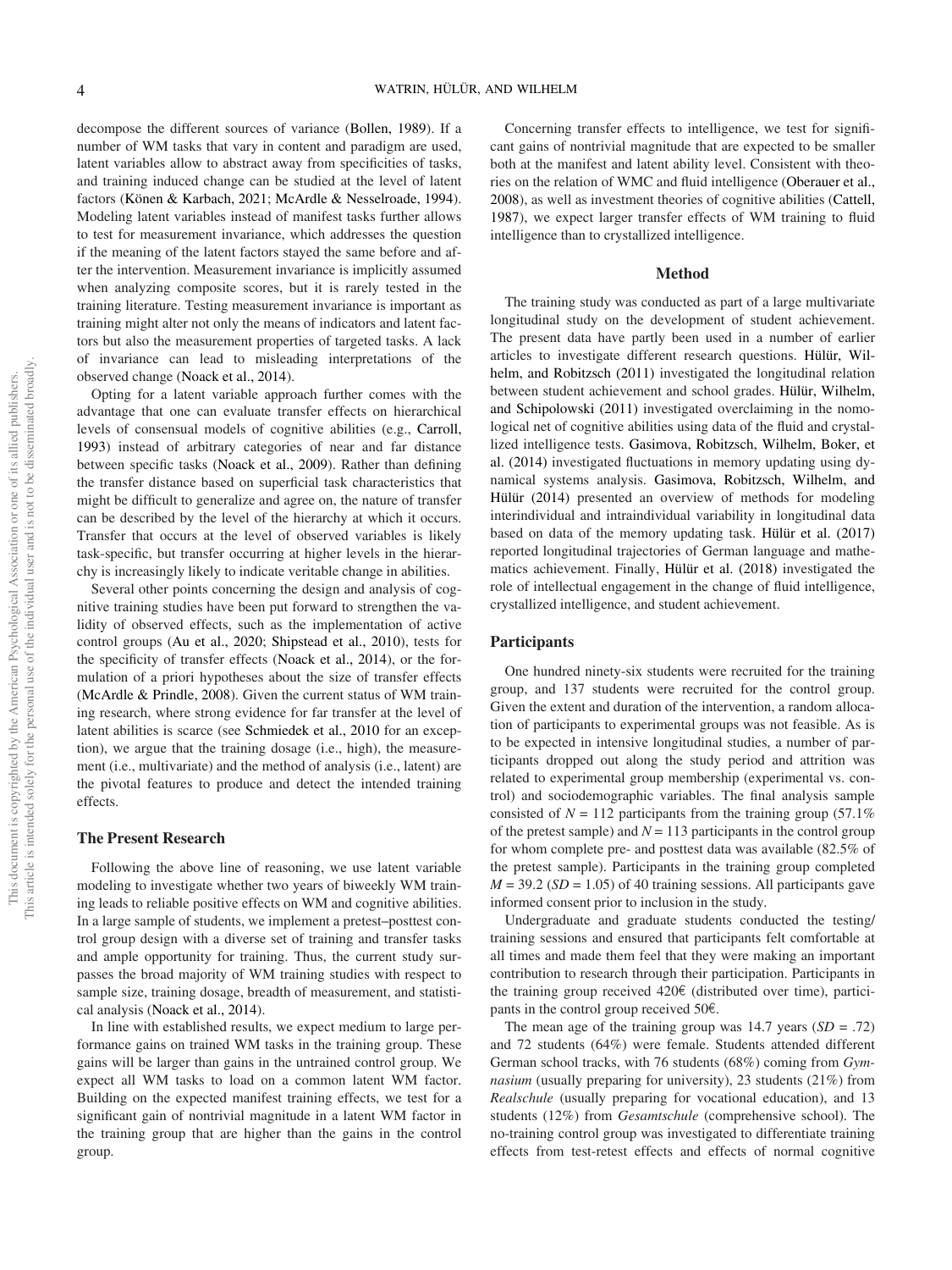development across the 2-year span. It only participated in the preand posttest. The mean age was  $14.2$  ( $SD = .71$ ) and 65 students (58%) were female. Ninety-two students (81%) attended Gymnasium and 21 students (19%) attended Gesamtschule.

# Procedure

Students in the training group participated in testing sessions once every 2 weeks over a period of 2 school years to engage with the tasks on a regular basis without imposing too much temporal constraints on them. Importantly, we chose to implement such a long and regular training period to provide enough time for effects to unfold and to provide enough dosage to allow transfer of WM training to cognitive ability. At each measurement time point, a group of up to 12 students completed two measurements of WM comprising three parallel tests each (Alpha Span, Memory Updating, N-Back), achievement tests in German and in mathematics, a questionnaire on school related behavior and varying personality questionnaires (see https://osf.io/2mpwx/ for a complete list of measures). Parallel versions of the WM tasks were generated based on task parameters and randomly assigned to measurement time points. The order of WM tasks, as well as the order of trials, was fixed within time points and subjects. Each task lasted approximately 10 minutes, resulting in a total of 1 hour of training per measurement time point or 40 hr of training over the course of the entire training phase. Thus, the training dosage surpassed the vast majority of WM training studies considered in Table 1.

The pre- and posttest were conducted in two separate sessions each and comprised a sociodemographic questionnaire, measures of fluid and crystallized intelligence, three parallel test versions of the WM tasks used in the training phase, and achievement tests in German and mathematics. Two parallel versions of each measure in the pre- and posttest were constructed. Participants were randomly assigned to one version in the pretest and worked on the other version in the posttest. Participants in the control group did not undergo any testing between the pretest and the posttest. In the following, we describe the tasks investigated in the current study.

#### Working Memory Tasks

The WM tasks were similar to those employed in the COGITO study (Schmiedek et al., 2010). In all tasks, items were presented in ascending difficulty and in each training session, each subject was presented with items of all difficulty levels. Although adaptive task difficulty is often considered a superior approach in WM training, the empirical evidence for this claim is questionable (e.g., Karbach & Verhaeghen, 2014; Weicker et al., 2016). Instead, experimental studies suggest that different training procedures (e.g., adaptive, self-selected, random) are equally effective as long as subjects are exposed to varying levels of task difficulty (von Bastian & Eschen, 2016).

# Alpha Span

In the Alpha Span task, participants were presented with a series of single letters on a screen for a short period of time. Each letter was presented together with a number. For each letter, participants had to determine at which position of the alphabetical sequence of already presented letters it stood. They should then decide whether or not this position matched the number presented with the letter.

Each measurement consisted of eight alpha span items with eight letters (trials) each. Presentation times for the letters were 2,000 ms in half of the trials and 1,500 ms for the other half. The interstimulus interval was always 500 ms.

# Memory Updating

In the memory updating task, participants saw two lines of X horizontally arranged squares. First, positive single-digit numbers ranging from 1–9 were presented in the above squares. Next, a succession of Z arithmetic operations was presented in horizontally arranged squares below. These operations, either an addition or a subtraction, had to be applied to the numbers of the squares above. The result always remained in the range between 1 and 9. After the operations, a retrieval request was presented in the squares and participants had to enter the final numbers for each square. Each measurement consisted of 8 items. Two items consisted of three numbers and six operations (six trials), four items consisted of four numbers and eight operations (16 trials), and two items consisted of five numbers and 10 operations (10 trials). The initial presentation time for the numbers was 4,000 ms, followed by an interstimulus interval of 500 ms. Afterward, the presentation time for the arithmetic operators was 2,000 ms for one half of the trials and 1,500 ms for the other half of the trials. Participants had no time limit to enter the results.

# N-Back

In the spatial N-Back task, participants were presented with a grid of  $4 \times 4$  cells. A stimulus was successively presented at different positions and participants had to decide whether the current position i is identical to the position of the stimulus  $i - n$ . Each measurement consisted of six items: Two items with 38 2-back trials, four items with 39 3-back trials, and one item with 40 4-back trials. The presentation time of the stimulus was 500 ms, and the interstimulus interval 1,000 ms in one half of the trials and 1,500 ms in the other half of the trials.

#### Transfer Tasks

Fluid and crystallized intelligence were measured with the Berlin test of Fluid and Crystallized Intelligence (BEFKI; Wilhelm et al., 2014). Fluid intelligence was measured with three subtests of verbal (relational reasoning), numerical (algebra word problems) and figural-spatial (figural sequences) content with 16 items each. Crystallized intelligence was measured with a declarative knowledge test comprising 64 items from the content domains of science, humanities and social sciences. Students were randomly assigned to one of two parallel versions of both tests at pre- and posttest to avoid retest effects. Parallel test versions were equated in difficulty using a linear equating procedure (Kolen & Brennan, 1995).

# Statistical Analysis

Total scores were computed as percent correct score for all tasks. Total scores below guessing probability were set to missing in the intelligence tasks (1.9% of all cases). Effect sizes for individual tasks were computed as the difference between mean preand posttest scores divided by pretest SD. Net effect sizes were computed by subtracting the effect size in the control group from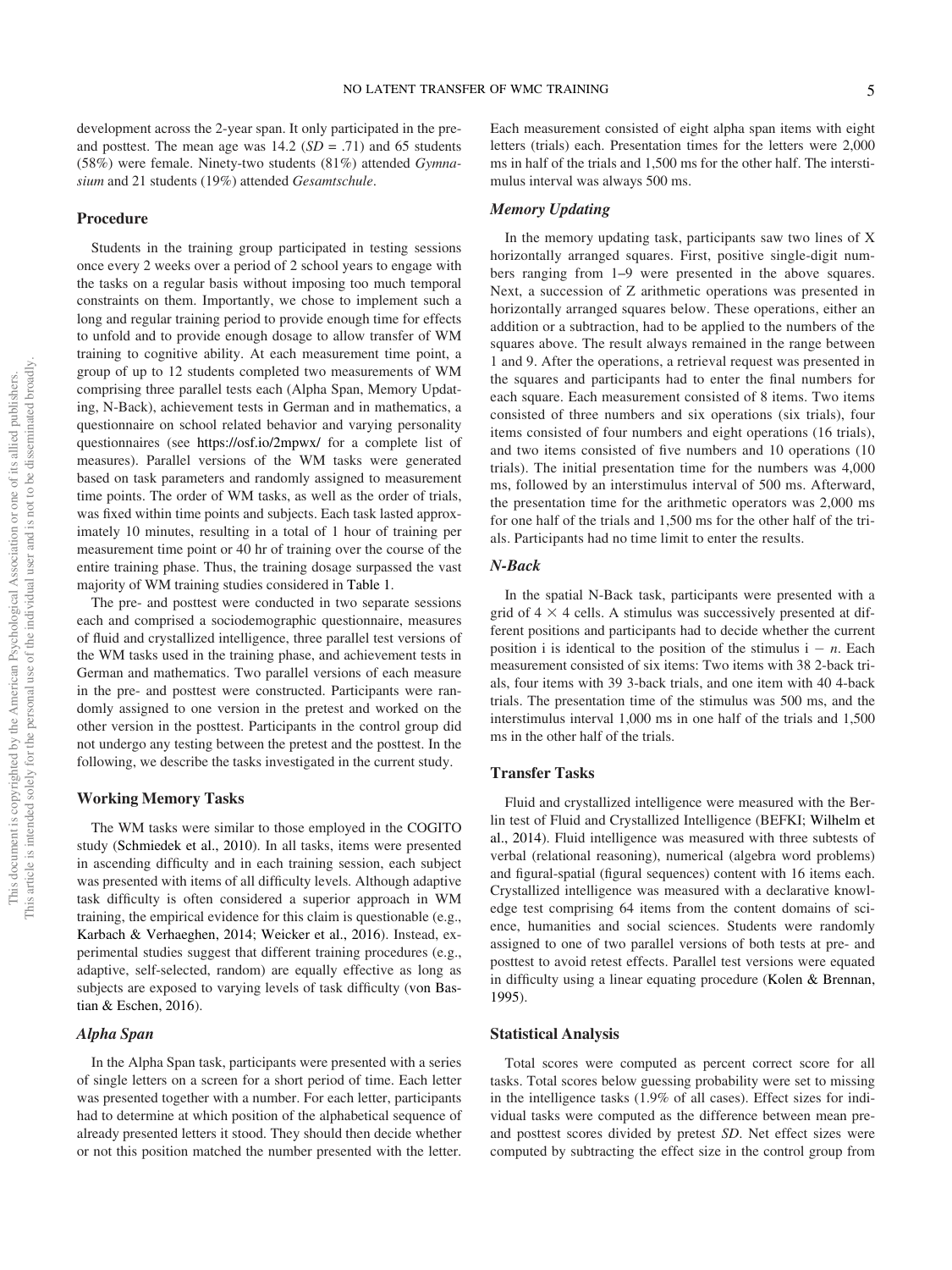the effect sizes in the training group. Mixed models testing the interaction of time point (pre vs. post) and group (training vs. control) were used to investigate if the manifest net effects were statistically significant.

Parcels were used as indicators in the latent factor models. Latent training and transfer effects were estimated with latent change score models (McArdle & Nesselroade, 1994; McArdle & Prindle, 2008). Three parcels for each WM task were computed as percent correct score of a sequential series of items. For fluid intelligence, three parcels based on the subtests were computed as percent correct. For crystallized intelligence, three parcels were computed as percent correct based on the three knowledge domains. All models were estimated with the maximum likelihood (ML) estimator. Latent factors were identified and scaled with the effects-coding method (Little et al., 2006). Missing data was handled with full information maximum likelihood (FIML; Schafer & Graham, 2002).

Equality constraints for strict measurement invariance across groups (training/control) and time points (pre/post) were imposed on model parameters to make the factor metric interpretable. The tenability of these constraints was tested with stepwise model tests (Little et al., 2007; Meredith, 1993). Following Hu and Bentler (1999), model fit was considered good with a comparative fit index  $(CFI) > .95$  and root mean square error of approximation (RMSEA)  $> .06$ . A stronger emphasis was put on the CFI for the evaluation of model fit, as the RMSEA has been shown to be too conservative in models with few degrees of freedom, such as in the change models estimated in this study (Kenny et al., 2015). Deterioration in model fit caused by invariance constraints were investigated via differences in CFI. A  $\Delta$ CFI > .01 was considered a substantial deterioration in fit (Cheung & Rensvold, 2002).

All statistical analyses were performed in R 4.0 (R Core Team, 2020). Latent models were estimated using the package lavaan (Version .6-6; Rosseel, 2012), and mixed models were estimated using the package rstatix (Version .6.0; Kassambara, 2020). We provide annotated syntax for the main analyses in a repository of the Open Science Framework: https://osf.io/ x8znf/.

#### Results

Descriptive statistics of pre- and posttest performance across all tasks are reported in Table 2 (see Appendix A for descriptive statistics of the performance in WM task across training sessions). A comprehensive correlation matrix is provided in Appendix B.

# Working Memory Capacity

# Task-Wise Analysis

A substantial manifest net training effect of  $d = .83$  ( $p < .01$ ) was observed for the Alpha Span task. To investigate the training effect at the latent level, we estimated a LCSM with three indicators per time point and constraints for strict measurement invariance across time points and groups (see Appendix C and D for tests of measurement invariance). A comprehensive output of all estimated models and results is provided in the online supplement. The LCSM for the Alpha Span task had an acceptable fit with  $\chi^2(37) = 55.1, p = .03$ ; CFI = .95; RMSEA = .07. Because the effects-coding method was used for scaling, the latent means and variances can be interpreted on the observed metric of the indicators. The control group improved by .03, whereas the training group improved by .13, resulting in a latent training effect of  $d =$ 1.07. A comparison of the estimated model with a model where

# Table 2

Descriptive Statistics of the Working Memory, Fluid Intelligence and Crystallized Intelligence Subtests by Experimental Group and Time Point, as Well as Effect Sizes Within Time Points

|                            |            |                  |     | Training |        |        |                |            |     |     |        |        |                |                            |
|----------------------------|------------|------------------|-----|----------|--------|--------|----------------|------------|-----|-----|--------|--------|----------------|----------------------------|
| Task                       | Time Point | $\boldsymbol{n}$ | M   | SD       | Skew   | Kurt.  | $d_{pre/post}$ | $\sqrt{n}$ | M   | SD  | Skew   | Kurt.  | $d_{pre/post}$ | $d_{\text{train/control}}$ |
| Training                   |            |                  |     |          |        |        |                |            |     |     |        |        |                |                            |
| WMC Alpha Span             | pre        | 112              | .47 | .12      | $-.77$ | .09    |                | 113        | .49 | .10 | $-.33$ | .38    |                | $-.24$                     |
|                            | post       | 110              | .60 | .13      | .19    | $-.16$ | 1.10           | 113        | .52 | .11 | $-.20$ | .12    | .26            | .65                        |
| <b>WMC Memory Updating</b> | pre        | 111              | .25 | .16      | 1.49   | 2.67   |                | 113        | .27 | .11 | .37    | $-.56$ |                | $-.12$                     |
|                            | post       | 111              | .59 | .23      | $-.09$ | $-.88$ | 2.07           | 113        | .39 | .15 | .28    | .63    | 1.13           | 1.02                       |
| <b>WMC N-Back</b>          | pre        | 112              | .50 | .17      | $-.45$ | $-.51$ |                | 113        | .56 | .13 | $-.51$ | $-.14$ |                | $-.36$                     |
|                            | post       | 111              | .77 | .18      | $-.76$ | $-.39$ | 1.57           | 113        | .62 | .13 | $-.82$ | .60    | .46            | .99                        |
| Transfer                   |            |                  |     |          |        |        |                |            |     |     |        |        |                |                            |
| Gf verbal                  | pre        | 107              | .56 | .16      | .28    | $-.68$ |                | 113        | .61 | .14 | .29    | $-.32$ |                | $-.30$                     |
|                            | post       | 112              | .64 | .18      | $-.19$ | $-.53$ | .50            | 113        | .70 | .15 | $-.54$ | .14    | .62            | $-.33$                     |
| Gf numerical               | pre        | 110              | .53 | .16      | .08    | $-.82$ |                | 111        | .58 | .15 | .22    | $-.60$ |                | $-.30$                     |
|                            | post       | 109              | .61 | .17      | $-.35$ | $-.35$ | .46            | 112        | .63 | .16 | $-.21$ | $-.44$ | .35            | $-.15$                     |
| Gf figural                 | pre        | 108              | .56 | .17      | $-.23$ | $-.58$ |                | 112        | .60 | .16 | $-.13$ | $-.35$ |                | $-.23$                     |
|                            | post       | 112              | .62 | .20      | $-.13$ | $-.61$ | .34            | 112        | .65 | .19 | $-.24$ | $-.42$ | .33            | $-.18$                     |
| Gc science                 | pre        | 111              | .56 | .15      | $-.14$ | $-.77$ |                | 112        | .59 | .14 | $-.17$ | $-.41$ |                | $-.21$                     |
|                            | post       | 112              | .62 | .15      | $-.45$ | $-.48$ | .42            | 112        | .67 | .15 | $-.88$ | .56    | .61            | $-.33$                     |
| Gc humanities              | pre        | 108              | .48 | .13      | $-.05$ | $-.56$ |                | 111        | .51 | .14 | .10    | $-.17$ |                | $-.25$                     |
|                            | post       | 109              | .51 | .14      | .15    | $-.56$ | .25            | 111        | .59 | .16 | .08    | $-.71$ | .58            | $-.52$                     |
| Gc social sciences         | pre        | 102              | .48 | .13      | $-.01$ | $-.67$ |                | 111        | .53 | .13 | .15    | $-.62$ |                | $-.37$                     |
|                            | post       | 108              | .57 | .16      | $-.36$ | $-.68$ | .73            | 111        | .60 | .18 | $-.18$ | $-.69$ | .52            | $-.16$                     |

*Note.* WMC = working memory capacity; Gf = fluid intelligence; Gc = crystallized intelligence;  $n =$  sample size;  $M =$  mean;  $SD =$  standard deviation; Kurt. = Kurtosis;  $d$  = Cohen's d. Unequal ns result from case-wise deletions during the data cleaning procedure reported in the methods section.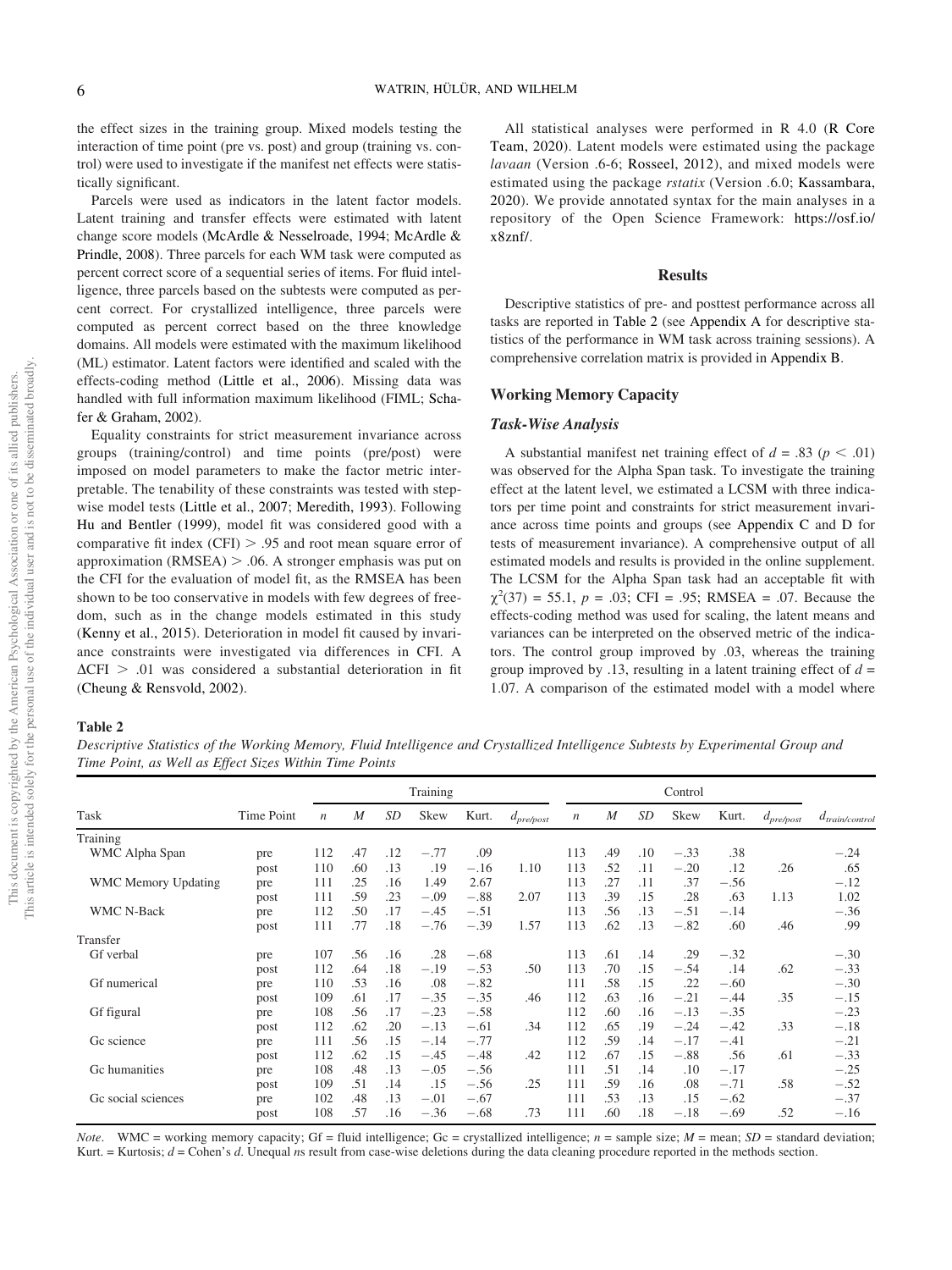the means of the latent change factor were constrained to equality across groups indicated that the latent mean difference was significant,  $\chi^2(1) = 27.6, p < .01$ .

In the Memory Updating task we observed a manifest training effect of  $d = .93$  ( $p < .01$ ). The LCSM that was set up just like for Alpha Span fit the data well, with  $\chi^2(37) = 35.1$ ,  $p = .65$ ; CFI = 1.00; RMSEA = .00. From pretest to posttest, participants in the control group improved by .125 while participants in the training group improved by .33. The resulting large latent training effect of  $d = 1.80$  was significant,  $\chi^2(1) = 53.4, p < .01$ .

As for the previous tasks, a large manifest training effect was observed for the N-Back task, with  $d = 1.12$  ( $p < .01$ ). The LCSM that was set up just like the models for the two other WM tasks had an acceptable fit of  $\chi^2(37) = 111.8$ ,  $p < .01$ ; CFI = .96; RMSEA = .13. At the latent level, participants in the control group improved by .06 and participants in the training group improved by .27. As for the previous tasks, the resulting latent training effect of  $d = 1.38$  was significantly different to zero,  $\chi^2(1) = 78.6$ ,  $p <$ .01.

#### Higher-Order Model

So far, manifest and latent analyses consistently indicated substantial training effects at the individual task level. However, tasklevel improvements are necessary but not sufficient evidence for improvements at the level of the common latent factor underlying the performance in all tasks. We therefore fitted a higher-order model of WMC to decompose task-specific variance and common-factor variance. Thereto, we estimated a LCSM where the previously reported task-level models were integrated under a common WMC factor, as illustrated in Figure 1. Residual correlations between first-order factors were allowed to accommodate variance not captured by the common WMC factor.

The higher-order LCSM of WMC had a reasonable fit, with  $\chi^2(325) = 505.6, p < .01$ ; CFI = .94; RMSEA = .07. Substantial differences in the intercepts of the latent change factor between the experimental groups confirmed the effects observed at the task-level. While participants in the control group only improved by .07 in the percent correct metric over the two-year period, participants in the training group improved by .24, that is, about three

# Figure 1

Higher-Order Latent Change Score Model for Modeling Training-Inducted Changes in the Latent WMC Factor



Note. Loadings, intercepts, and residual variances are constrained to equality across time points and groups. Parameters omitted for clarity are available in the online supplement (OS1). Estimates of the control group are reported first. Standardized estimates are reported in parentheses.  $a =$  not significant. [0] = Pretest, [1] = Posttest, AS = Alpha Span, MU = Memory Updating, NB = N-Back, WMC = working memory capacity.  $r_{AS[0], AS[1]} = .00/-.00$  (.45/-.06),  $r_{MU[0], MU[1]} = .00/.00$  (.16/.19),  $r_{NB[0], NB[1]} = .01/$ .00 (.46/.05).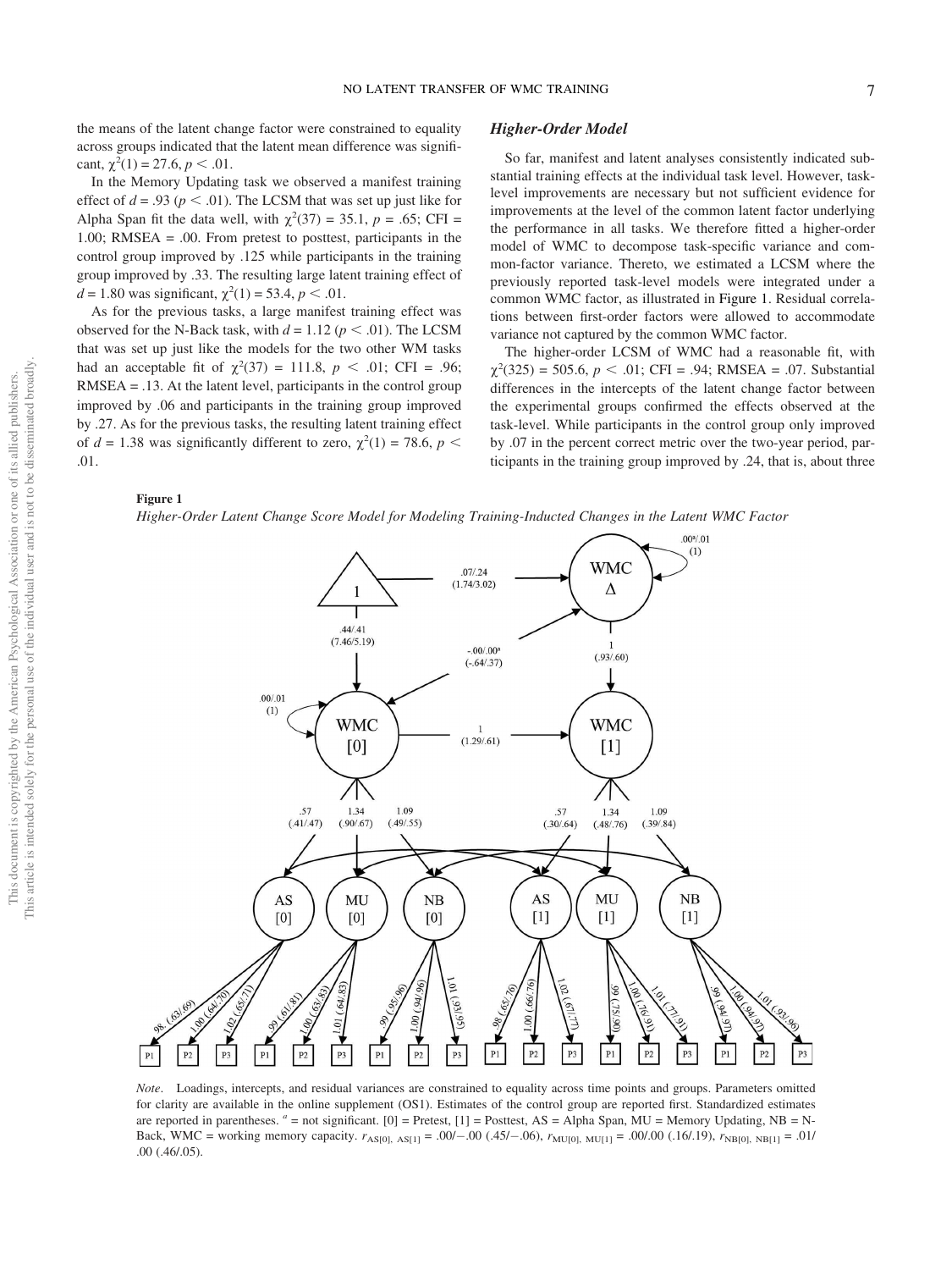times more. This resulted in a large net latent training effect of  $d =$ 2.37, which was significant,  $\chi^2(1) = 97.9$ ,  $p < .01$ . However, intercept differences from pre- to posttest in both groups (see Appendix C) indicate that the observed change in the mean structure cannot solely be attributed to changes in the latent WMC factor but might be attributed to task specific improvements that are not mirrored by improvements in the latent factor. Further, the standardized auto-regressive path between the pretest and posttest factor of WMC was lower in the training group ( $\beta$  = .61) then in the control group ( $\beta = 1.29<sup>1</sup>$ ), indicating larger changes in the rank order of participants following training. Larger changes in the training group are plausible to assume as not all participants benefit from the training equally.

# Cognitive Abilities

#### Fluid Intelligence

The manifest training effects on individual fluid intelligence tasks were  $d = -.12$  ( $p = .83$ ; verbal),  $d = .11$  ( $p = .38$ ; numerical), and  $d = .00$  ( $p = .83$ ; figural). A LCSM of fluid intelligence fit the data well,  $\chi^2(31) = 30.9$ ,  $p = .47$ ; CFI = 1.00; RMSEA = .00 (Figure 2A) and confirmed the lack of transfer effects at the latent level. The latent training effect was  $d = .08$  and not significantly different from zero,  $\chi^2(1) = .40$ ,  $p = .52$ . Bivariate LCSMs, where change models of WMC and Gf are estimated simultaneously, allow to directly test the covariance between latent change factors. Given the lack of significant variance in the latent change factors of gf, and the absence of mean effects between both groups, such computations would be futile. Inspection of the latent change factor means of gf puts the observed effect into perspective: with an improvement of .073 in the percent correct metric, the training group was 8% (or one eighth of an item per subtest) better than the control group which improved by .065. Therefore, no generalization of training effects to fluid intelligence were present.

# Crystallized Intelligence

For crystallized intelligence tasks, manifest net training effects were  $d = -.18$  ( $p = .31$ ; Science),  $d = -.33$  ( $p = .01$ ; Humanities), and  $d = .21$  ( $p = .14$ ; Social Sciences), respectively. Whereas the larger improvement in the domain of humanities for the control group was significant at the task level, no significant training effect was observed at the latent level. The LCSM of crystallized intelligence fit the data reasonably,  $\chi^2(31) = 61.8$ ,  $p = .01$ ; CFI = .95; RMSEA = .09 (Figure 2B) and indicated a latent training effect of  $d = -.10$ , which was not significant,  $\chi^2(1) = .76$ ,  $p = .38$ .

# **Discussion**

The purpose of this study was to contribute to the ongoing debate on the validity of WM training by examining whether WM training leads to improvements in latent factors of WM and cognitive ability. The training group underwent two years of training, with the goal to induce lasting changes in the cognitive system. A multivariate measurement of both WM and transfer tasks ensured that the abilities of interest were measured in adequate breadth and allowed to investigate if training effects generalized to latent abilities.

# Training Effects on Working Memory Capacity and Transfer to Intelligence

Substantial and reliable training effects on all three practiced WM tasks ensured that a basic presupposition of training interventions was met: Performance on practiced tasks improved and the training group significantly outperformed the control group at posttest. An overarching latent change score model of WM confirmed that improvements were not restricted to individual tasks but were present at the level of a common latent WM factor and the magnitude of the net latent training effect was very large. Importantly, the presence of training effects at the latent level indicates a substantial degree of general improvement across the practiced tasks, that is, improvements in task-specific strategies and familiarity with the testing materials cannot fully account for the observed improvements. To our knowledge, a training effect at the factor level has only been reported once (Schmiedek et al., 2010).

The observed improvements at the task level were in line with meta-analytical effect sizes (e.g., Melby-Lervåg et al., 2016; see also Table 1) and comparable with the ones reported in a similarly powered study by Schmiedek et al. (2010). This suggests that our results are credible, but it also reveals that the length and dosage of the current intervention did not result in substantially larger training effects than are reported elsewhere. To the contrary, some short low-dosage interventions have been reported where net training effects exceeded  $g = 3$  (e.g., see Figure 2 in Weicker et al., 2016). Although such effects are theoretically possible, we would caution to interpret effect sizes that are so far of the ordinary in the educational sciences (e.g., Hülür, Wilhelm, & Robitzsch, 2011) without convincing evidence for the measurement invariance of the pre- and postintervention measurement.

Despite the striking improvements in WM, we did not observe transfer to intelligence. Participants did improve in fluid and crystallized intelligence over the two-year period of this study, as is expected at this age and given some effect of familiarization with the testing material, but the group that underwent WM training did not improve more than the control group. Thus, the traininginduced improvements in WM were not accompanied by significant improvements in either of two prominent factors of intelligence.

# Can Transfer Effects Be Expected?

In the current study, we implemented a substantial training dosage to increase the probability of an overarching change in WM (Lövdén et al., 2010) and fluid intelligence as a closely related ability that is deemed a key ingredient of human cognitive abilities (Carroll, 1993). We chose a substantial dosage of WM training because both WM and fluid intelligence are essential in real life cognitive functioning and under constant strain throughout our lives. To provide reliable estimates for the training effect at the latent ability level, we investigated the performance of comparatively large experimental groups (Bogg & Lasecki, 2014) on broad

<sup>1</sup> Obviously, standardized regression coefficients greater than 1 are not plausible. We attribute this estimation problem to the constraints imposed on the autoregression and the very high pre-post correlation. In a simple, jointly estimated, correlated factor model the latter was  $\rho = .83$  in the control group and  $\rho = .69$  in the training group.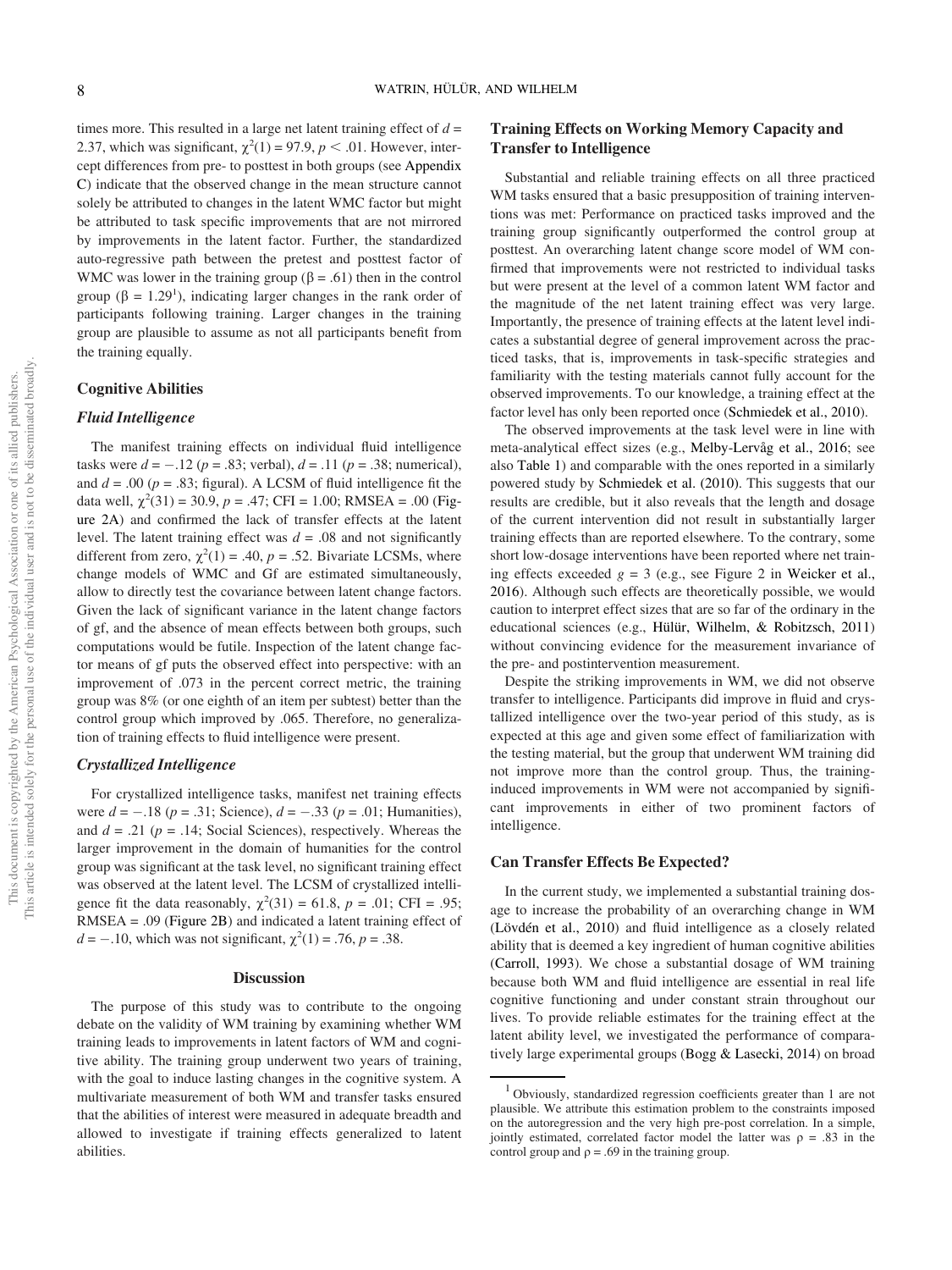#### Figure 2

Latent Change Score Models for Modeling Training-Inducted Changes in the Latent Factors of Fluid (A) and Crystallized (B) Intelligence Factors



Note. Loadings, intercepts, and residual variances are constrained to equality across time points and groups. Variable intercepts, residual variances, and covariances between repeated measurements are omitted for clarity. Estimates of the control group are reported first. Standardized estimates are reported in parentheses.  $a = not significant$ . [0] = Pretest, [1] = Posttest, Gf = Fluid intelligence, Ver = Verbal, Num = Numerical, Fig = Figural, Gc =  $crystalized intelligence, Sci = science, Hum = humanities, Soc = social sciences.$ 

measurements of the investigated constructs with adequate statistical models (Noack et al., 2014). Thus, this setup addressed common theoretical and methodological shortcomings observed in the training literature. In sum, however, this approach did not lead to the effects proposed in parts of the training literature. To the contrary, our findings showed reliable evidence for the lack of transfer from WM training to intelligence, if substantial but experimentally still feasible interventions are implemented.

The lack of transfer is far from surprising and clearly in line with results from several meta-analyses. Transfer effects are often small or nil and question the utility of WM training for improving intelligence (e.g., Melby-Lervåg & Hulme, 2013, Melby-Lervåg et al., 2016; Sala, Aksayli, Tatlidil, Tatsumi, et al., 2019). Meta-analyses that did report small significant transfer effects (e.g., Au et al., 2015; Karbach & Verhaeghen, 2014) have been criticized on a methodological basis and reanalyses have shown that significant transfer effects of WM training to intelligence are biased by study selection, type of control group, and methodological flaws (Melby-Lervåg et al., 2016; see also Table 1). On an individualstudy level, several attempts to replicate seminal studies reporting far transfer have repeatedly failed (Chooi & Thompson, 2012; Redick et al., 2013; and see Redick, 2015, for a discussion of issues in studies which supposedly found that WM training improves cognitive abilities). In addition, transfer effects are only a necessary, not sufficient, condition for inferring broad improvements in the trained ability. Even if transfer were found, further challenges for training effects would target the scope (i.e., process specificity of improvements) and persistence (i.e., presence of effects at catamnestic time points).

We therefore concur with Redick et al. (2013) observation that "WM transfer effects to intelligence are actually not commonly observed" (p. 373). Establishing transfer to intelligence would be an important milestone in training research. Arguably, however, the ultimate goal of all WM training efforts is to induce changes that have a meaningful and measurable influence on real-life outcomes, for example, educational achievement or job success. Thus, if transfer to intelligence is ever established, the question still remains how much change is needed to achieve meaningful changes in these variables.

#### Improvement in WMC Without Improvement in Gf

Given the meta-analytical evidence on the strong correlation of WMC and fluid intelligence (Oberauer et al., 2005), as well as theories stressing the causal relationship between WMC and fluid intelligence (Oberauer et al., 2008), the lack of transfer to fluid intelligence given the substantial latent training effect on WMC is surprising. In our sample, WMC and gf were highly correlated in both the control and training group at both pre- and posttest. Although the correlations were substantial, they were not perfect and training apparently has led to changes in task performance that cannot be attributed to improvements in cognitive processes shared by WM and fluid intelligence. Longitudinal invariance tests indicated that the meaning of the WMC factor itself did not change through the intervention (as indicated by invariant factor loadings). Differences in intercepts between the pre- and posttest, however, showed that parts of the observed changes in the tasks could not be explained with changes in the latent factor alone but led to a combination of factor-level and task-level improvements.

Von Bastian and Oberauer (2014) described two general mechanisms, from which improvements in performance following WM training can result: improved WM capacity and improved WM efficiency. Improvements in capacity are arguably the aim of all WM trainings—individuals with higher capacity can, for instance, hold more chunks of information simultaneously in WM, which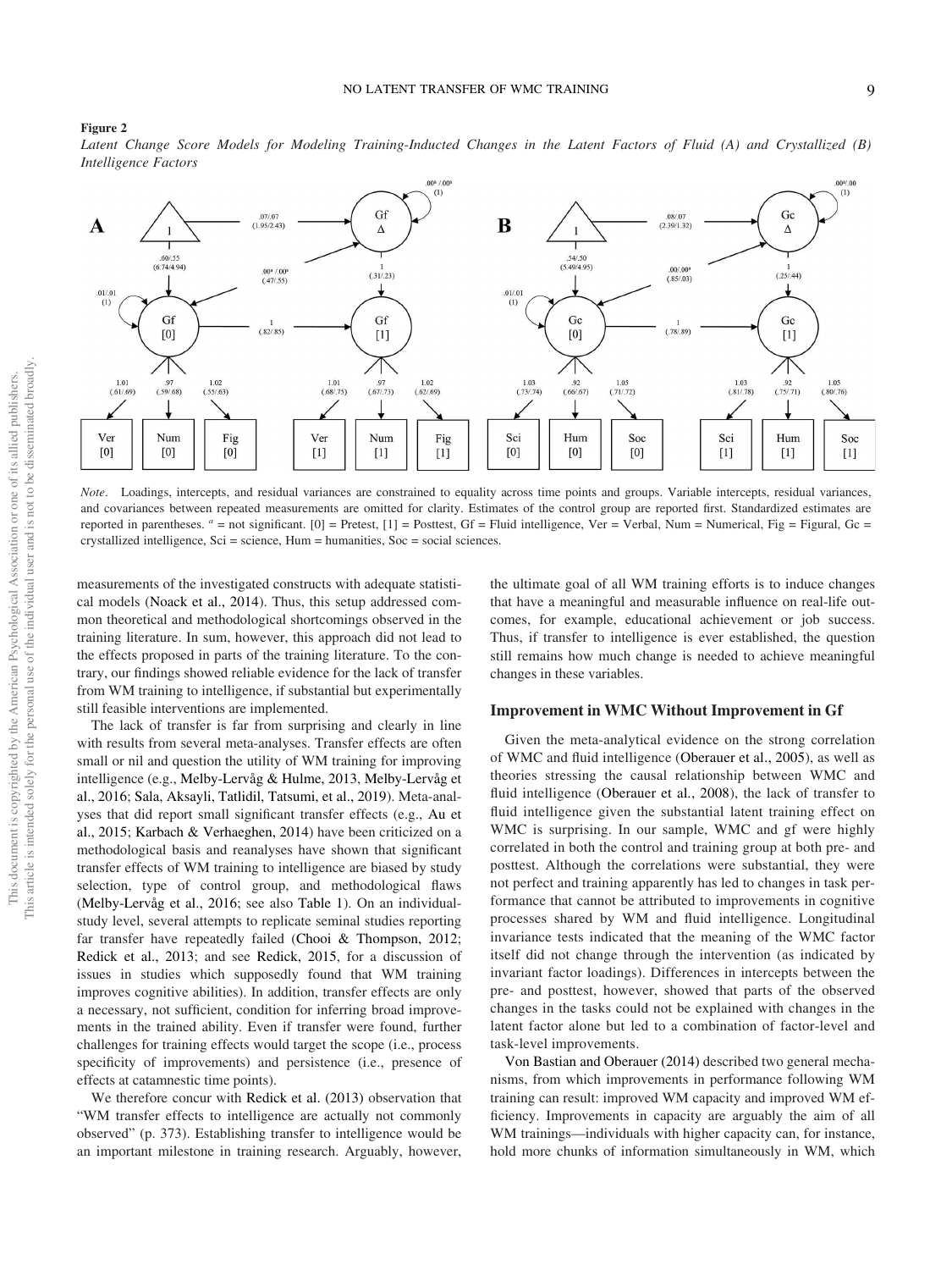benefits performance in a broad variety of cognitive tasks. It is theorized that change in capacity results from a prolonged mismatch between the available and necessary requirements of the cognitive system which leads to changes of neural structures (Lövdén et al., 2010). As a result, cognitive abilities relying on the same neural structures (e.g., fluid intelligence) should exhibit performance increases, too.

Improvements in WM efficiency, in turn, relate to a better use of the available (unaltered) WM capacity and can result from the acquisition of task-specific skills and strategies. Contrary to improvements in WM capacity, improvements in WM efficiency are generally expected to remain specific to comparable materials or tasks. Given the lack of transfer to fluid intelligence, it is more parsimonious to interpret the current results as improvements in WM efficiency rather than capacity. Interestingly, however, the improvements in the distinct WM tasks that represent substantially different paradigms to the measurement of WM (Wilhelm et al., 2013) were sufficiently correlated to manifest at the level of the common latent WM factor. Just like status, change was therefore correlated across different paradigms. The improvement at the latent factor level might therefore reflect improvements in specific processes which benefit performance in more than one task. As was illustrated repeatedly in the literature (Schmiedek et al., 2009; Wilhelm et al., 2013), tasks of very different paradigms can be equally good indicators of WM as long as they share the cognitive mechanisms of building, maintaining and updating bindings. This correlated change is a necessary, yet given our results obviously not sufficient, condition for transfer effects of WM training to fluid other constructs. Future studies will have to investigate the nature of these correlated improvements more thoroughly to rule out alternative explanations. For example, correlated change might also appear from the causally independent co-occurrence of improvements in independent skills and strategies.

# Future Directions

Clearly, having participants do tests repeatedly is only one although prevalent—form of cognitive intervention. Evidently, it did not deliver the transfer effects still suggested in many publications. Even if one was to take the optimistic position that WM training can produce meaningful transfer effects, one would need to acknowledge that they are small, that they vary interindividually, that they can only be identified reliably with latent variable modeling and that they must persist after training to be meaningful. From a purely statistical perspective, none of these points can be addressed without substantial sample sizes, comprehensive multivariate measurements, and seriously longitudinal designs over long time frames. Because small individual studies have produced inconsistent and underpowered results in the past years, one way forward might be to join forces in joint research collaborations (e.g., The Psychological Science Accelerator; Moshontz et al., 2018). A major task will be to identify determinants of cognitive malleability as, right now, meta-analytical effect sizes not only center around zero but the amount of true heterogeneity between studies is small or null (e.g., Sala & Gobet, 2020).

On the other hand, nobody does WM training solely to improve scores on a working memory test, but for the potential implications increases in intelligence have on real-life outcomes. If WM training in its current form does not provide generalizable evidence for

beneficial effects on such outcomes, individuals might be better of investing their time and energy to influence these outcomes directly (e.g., through the choice of environments which fit their abilities or interests). This is an important aspect to consider as even free, well-intentioned cognitive trainings come at an opportunity cost if they lack proof of effectiveness; even more so if we acknowledge that we need to get away from the idea that we can achieve meaningful and lasting effects with brief interventions. From this perspective, any intervention that affects the outcome of interest somehow competes with WM training. We would also like to stress a point that seems to be neglected in the WM literature. Given WM is a critical resource for all mental activities that reflect cognitive effort and given that we all use our WM intensely everyday throughout our lives, is it really reasonable that even high dosage studies such as the present intervention will cause a lasting change in WM (presupposing WM can in principle be trained)? We argue that the present results cast more doubt on this perspective. Still, the sheer number of variables which are positively correlated with WM or intelligence will always make cognitive interventions targeting these constructs attractive and worth pursuing.

If WM training in its current form delivers disappointing results, are there other interventions that do the trick of improving intellectual abilities? Basically, all other brief cognitive interventions have been criticized and called into question on similar grounds than WM training (see Moreau, 2021, for a discussion). Education, on the other hand, has been described as the "most consistent, robust, and durable method ... for raising intelligence" (Ritchie & Tucker-Drob, 2018, p. 1358). In many ways, education fulfills requirements that have been raised for cognitive interventions, way beyond anything that can realistically be achieved in conventional intervention studies: A dosage of several hours per day over the period of many years (at least in most industrialized countries) coupled with heterogeneous "tasks" in the form of different subjects. For normally developing children, it might therefore be more instrumental to focus on early assistance and continued tutoring to ensure they can fully benefit from the school environment, than to conduct specific cognitive interventions with questionable utility.

#### Limitations

Some limitations of the current study need to be acknowledged. For temporal and financial reasons, our study did not include a random allocation of participants to experimental groups, as well as an active control group. Although the overall pattern of results did not indicate problems attributable to pretest differences, the lack of blinding might have led to different levels of motivation and thereby task performance across the experimental groups. Yet, given the lack of group differences in the intelligence posttests (i.e., transfer effects), we do not consider this an acute threat to the validity of our results.

Even though the participants were well remunerated, many participants from the training group dropped out during the study, presumably due to the substantial time demand of the training. Also, the average performance in and intercorrelation of the working memory tasks was comparatively low. Thus, our data comprise problems commonly encountered in demanding longitudinal studies and low-stakes ability testing of adolescents. Still, we did not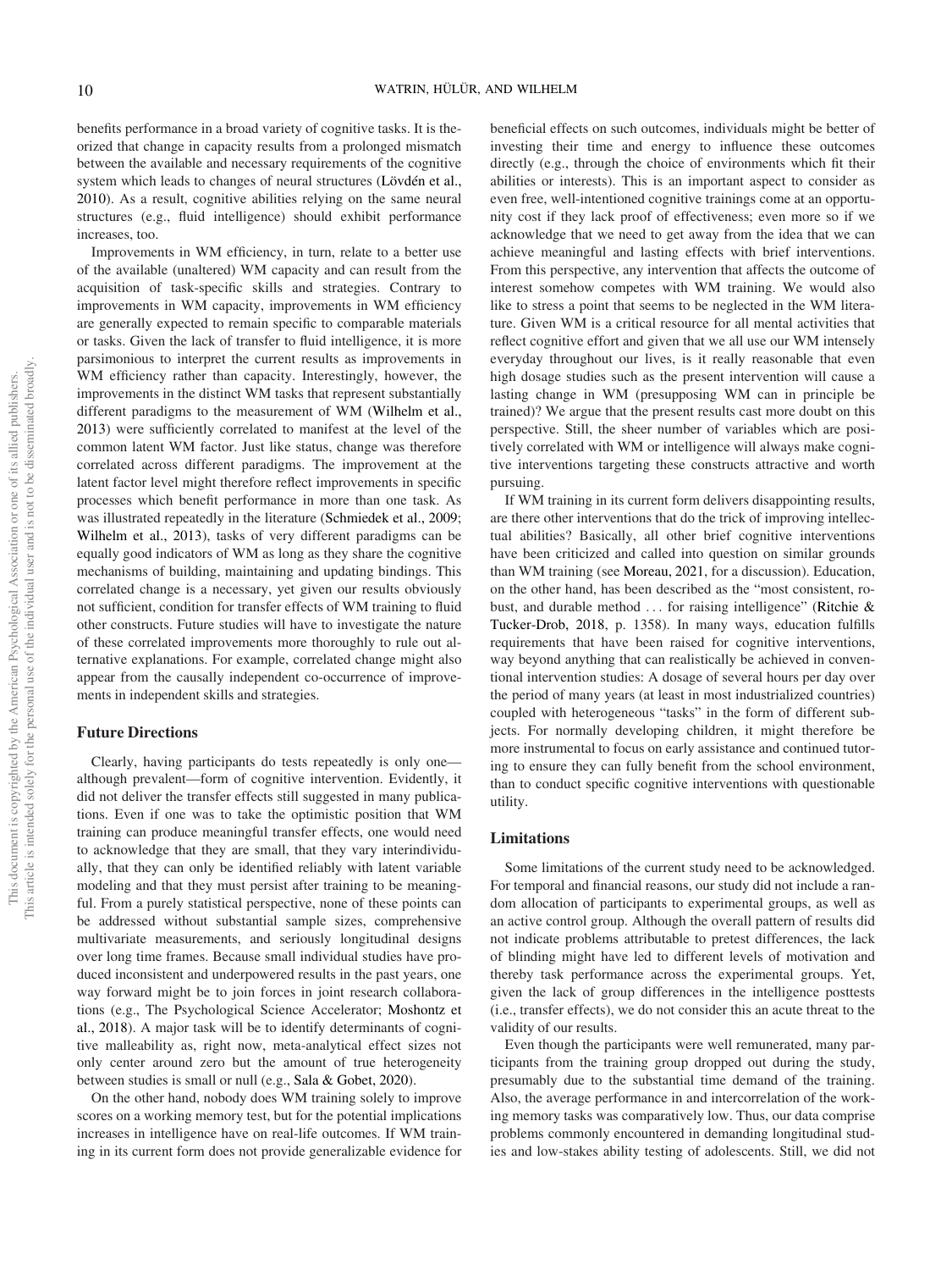observe either floor or ceiling effects and psychometric properties of all tasks were adequate. Regarding selective attrition, we argue that this would likely inflate the probability of false-positive training effects, which we did not observe on the key outcome (i.e., transfer).

Although we did observe improvement in a latent factor of WM, it is important to bear in mind that this factor was constituted of parallel versions of the practiced tasks. Thus, this effect is better interpreted as correlated improvement in different WM tasks. To test for near transfer to WM, a set of distinct tasks would have been necessary. Also, the observed difference in indicator intercepts partly limits the interpretability of the mean structure of the latent change score models. This underlines the necessity to implement latent factor analyses in future WM training studies to substantiate commonly performed mean comparisons.

Finally, although a consensus or scientific justification for what constitutes a "typical cognitive training study" is lacking, we acknowledge that the training regimen implemented in this study differs from the majority of prior work in some regards, for example, tasks were not adaptive and while the overall dosage (total hours trained and length of the training period) was larger, the frequency of training sessions (every two weeks) was lower. Given that most cognitive interventions fail to produce an effect, we believe that to move forward it is essential to vary such key parameters of the intervention in a theoretically sound manner and to examine their effects. Our study contributes to this goal, albeit at the price of a reduced comparability with other studies.

#### **Conclusion**

In conclusion, our study lines up with and adds to the comprehensive research questioning the validity of WM training as a method to improve intelligence. In a large sample of students, forty training sessions across 2 years on a set of heterogeneous WM tasks led to substantial improvements both at the level of individual tasks as well as a common latent ability factor. However, these improvements did not transfer to fluid or crystallized intelligence. The pattern of results suggests that the observed manifest improvements cannot be attributed to improvements in the latent construct of WMC. Thus, given our results and the available meta-analytic evidence, we do not think that WM training in its current form allows to improve cognitive abilities. Because the consequences of successful interventions would be far-reaching, research into (alternative) cognitive interventions will persist. However, we are convinced that real progress will only be made if the comprehensive theoretical and methodological requirements outlined in the extant literature are considered.

# References

- Aksayli, N. D., Sala, G., & Gobet, F. (2019). The cognitive and academic benefits of Cogmed: A meta-analysis. Educational Research Review, 27, 229–243. https://doi.org/10.1016/j.edurev.2019.04.003
- Alderson, R. M., Kasper, L. J., Hudec, K. L., & Patros, C. H. G. (2013). Attention-deficit/hyperactivity disorder (ADHD) and working memory in adults: A meta-analytic review. Neuropsychology, 27(3), 287–302. https://doi.org/10.1037/a0032371
- Alloway, T. P. (2009). Working memory, but not IQ, predicts subsequent learning in children with learning difficulties. European Journal of

Psychological Assessment, 25(2), 92–98. https://doi.org/10.1027/1015 -5759.25.2.92

- Au, J., Gibson, B. C., Bunarjo, K., Buschkuehl, M., & Jaeggi, S. M. (2020). Quantifying the difference between active and passive control groups in cognitive interventions using two meta-analytical approaches. Journal of Cognitive Enhancement: Towards the Integration of Theory and Practice, 4(2), 192–210. https://doi.org/10.1007/s41465-020-00164-6
- Au, J., Sheehan, E., Tsai, N., Duncan, G. J., Buschkuehl, M., & Jaeggi, S. M. (2015). Improving fluid intelligence with training on working memory: A meta-analysis. Psychonomic Bulletin & Review, 22(2), 366–377. https://doi.org/10.3758/s13423-014-0699-x
- Bogg, T., & Lasecki, L. (2014). Reliable gains? Evidence for substantially underpowered designs in studies of working memory training transfer to fluid intelligence. Frontiers in Psychology, 5, 1589. https://doi.org/10 .3389/fpsyg.2014.01589
- Bollen, K. A. (1989). Structural equations with latent variables. Wiley; https://doi.org/10.1002/9781118619179
- Carroll, J. B. (1993). Human cognitive abilities: A survey of factor-analytic studies. Cambridge University Press. https://doi.org/10.1017/CBO9780 511571312
- Cattell, R. B. (1987). Intelligence: Its structure, growth and action. North-Holland.
- Cheung, G. W., & Rensvold, R. B. (2002). Evaluating goodness-of-fit indexes for testing measurement invariance. Structural Equation Modeling, 9(2), 233–255. https://doi.org/10.1207/S15328007SEM0902\_5
- Chooi, W.-T., & Thompson, L. A. (2012). Working memory training does not improve intelligence in healthy young adults. Intelligence, 40(6), 531–542. https://doi.org/10.1016/j.intell.2012.07.004
- Cronbach, L. (1969). Heredity, environment, and educational policy. Harvard Educational Review, 39(2), 338–347. https://doi.org/10.17763/haer .39.2.nvr226676j010551
- Engle, R. W. (2002). Working memory capacity as executive attention. Current Directions in Psychological Science, 11(1), 19–23. https://doi .org/10.1111/1467-8721.00160
- Flanagan, J. C. & Harrison, P. L. (Eds.). (2012). Contemporary intellectual assessment: Theories, tests and issues (3rd ed.). Guilford Press.
- Fogarty, G., & Stankov, L. (1982). Competing tasks as an index of intelligence. Personality and Individual Differences, 3(4), 407–422. https:// doi.org/10.1016/0191-8869(82)90006-X
- Gasimova, F., Robitzsch, A., Wilhelm, O., & Hülür, G. (2014). A hierarchical Bayesian model with correlated residuals for investigating stability and change in intensive longitudinal data settings. Methodology, 10(4), 126–137. https://doi.org/10.1027/1614-2241/a000083
- Gasimova, F., Robitzsch, A., Wilhelm, O., Boker, S. M., Hu, Y., & Hülür, G. (2014). Dynamical systems analysis applied to working memory data. Frontiers in Psychology, 5, 687. https://doi.org/10.3389/fpsyg .2014.00687
- Gustafsson, J.-E. (1984). A unifying model for the structure of intellectual abilities. Intelligence, 8(3), 179–203. https://doi.org/10.1016/0160-2896 (84)90008-4
- Hu, L., & Bentler, P. M. (1999). Cutoff criteria for fit indexes in covariance structure analysis: Conventional criteria versus new alternatives. Structural Equation Modeling, 6(1), 1–55. https://doi.org/10.1080/ 10705519909540118
- Hülür, G., Gasimova, F., Robitzsch, A., & Wilhelm, O. (2017). An intensive longitudinal study of the development of student achievement over two years (LUISE). In D. Leutner, J. Fleischer, J. Grünkorn, & E. Klieme (Eds.), Competence assessment in education: Research, models and instruments (pp. 333–354). Springer International Publishing; https://doi.org/10.1007/978-3-319-50030-0\_20
- Hülür, G., Gasimova, F., Robitzsch, A., & Wilhelm, O. (2018). Change in fluid and crystallized intelligence and student achievement: The role of intellectual engagement. Child Development, 89(4), 1074–1087. https:// doi.org/10.1111/cdev.12791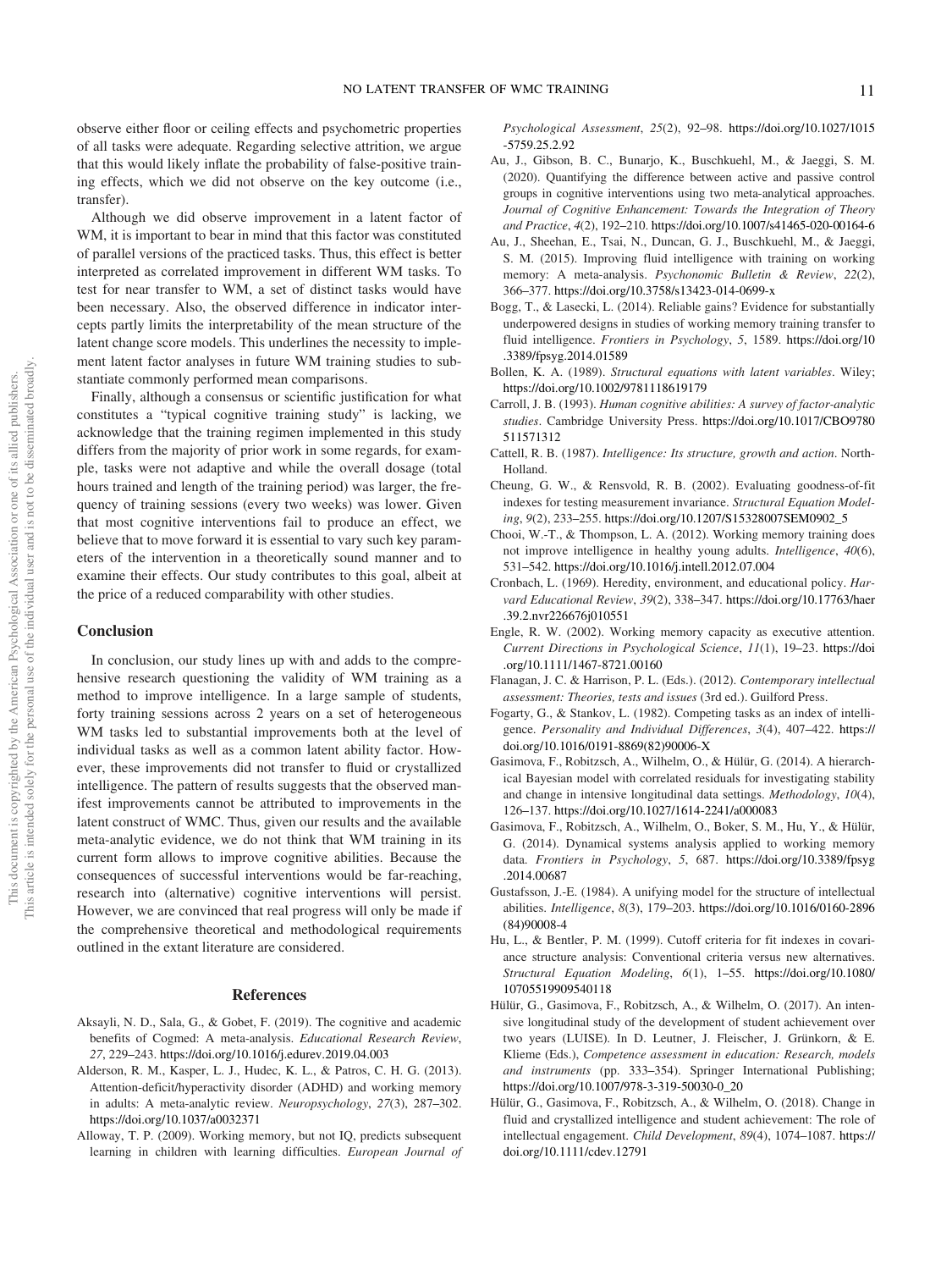- Hülür, G., Wilhelm, O., & Robitzsch, A. (2011). Multivariate veränderungsmodelle für schulnoten und schülerleistungen in deutsch und mathematik [Multivariate change models for school grades and test performance in German and mathematics]. Zeitschrift Für Entwicklungspsychologie Und Pädagogische Psychologie, 43(4), 173–185. https://doi .org/10.1026/0049-8637/a000051
- Hülür, G., Wilhelm, O., & Schipolowski, S. (2011). Prediction of selfreported knowledge with over-claiming, fluid and crystallized intelligence and typical intellectual engagement. Learning and Individual Differences, 21(6), 742–746. https://doi.org/10.1016/j.lindif.2011.09.006
- Jaeggi, S. M., Buschkuehl, M., Jonides, J., & Perrig, W. J. (2008). Improving fluid intelligence with training on working memory. Proceedings of the National Academy of Sciences of the United States of America, 105(19), 6829–6833. https://doi.org/10.1073/pnas.0801268105
- Jensen, A. (1969). How much can we boost IQ and scholastic achievement. Harvard Educational Review, 39(1), 1–123. https://doi.org/10.17763/ haer.39.1.l3u15956627424k7
- Johnson-Laird, P. N. (1983). Mental models: Towards a cognitive science of language, inference, and consciousness. Harvard University Press.
- Karbach, J., & Verhaeghen, P. (2014). Making working memory work: A meta-analysis of executive-control and working memory training in older adults. Psychological Science, 25(11), 2027–2037. https://doi.org/ 10.1177/0956797614548725
- Kassambara, A. (2020). rstatix: Pipe-friendly framework for basic statistical tests. https://cran.r-project.org/web/packages/rstatix/rstatix.pdf
- Kenny, D. A., Kaniskan, B., & McCoach, D. B. (2015). The performance of RMSEA in models with small degrees of freedom. Sociological Methods & Research, 44(3), 486–507. https://doi.org/10.1177/00491241 14543236
- Klingberg, T., Forssberg, H., & Westerberg, H. (2002). Training of working memory in children with ADHD. Journal of Clinical and Experimental Neuropsychology, 24(6), 781–791. https://doi.org/10.1076/jcen .24.6.781.8395
- Kolen, M. J., & Brennan, R. L. (1995). Test equating. Springer. https://doi .org/10.1007/978-1-4757-2412-7
- Könen, T., & Karbach, J. (2021). Analyzing individual differences in intervention-related changes. Advances in Methods and Practices in Psychological Science, 4(1), 251524592097917–251524592097919. https://doi .org/10.1177/2515245920979172
- Kyllonen, P. C., & Christal, R. E. (1990). Reasoning ability is (little more than) working-memory capacity?!. Intelligence, 14(4), 389–433. https:// doi.org/10.1016/S0160-2896(05)80012-1
- Linck, J. A., Osthus, P., Koeth, J. T., & Bunting, M. F. (2014). Working memory and second language comprehension and production: A metaanalysis. Psychonomic Bulletin & Review, 21(4), 861–883. https://doi .org/10.3758/s13423-013-0565-2
- Little, T. D., Preacher, K. J., Selig, J. P., & Card, N. A. (2007). New developments in latent variable panel analyses of longitudinal data. International Journal of Behavioral Development, 31(4), 357–365. https://doi .org/10.1177/0165025407077757
- Little, T. D., Slegers, D. W., & Card, N. A. (2006). A non-arbitrary method of identifying and scaling latent variables in SEM and MACS models. Structural Equation Modeling, 13(1), 59–72. https://doi.org/10.1207/ s15328007sem1301\_3
- Lövdén, M., Bäckman, L., Lindenberger, U., Schaefer, S., & Schmiedek, F. (2010). A theoretical framework for the study of adult cognitive plasticity. Psychological Bulletin, 136(4), 659–676. https://doi.org/10.1037/ a0020080
- McArdle, J. J., & Nesselroade, J. R. (1994). Using multivariate data to structure developmental change. In S. H. Cohen & H. W. Reese (Eds.), Life-span developmental psychology: Methodological contributions (pp. 223–267). Erlbaum.
- McArdle, J. J., & Prindle, J. J. (2008). A latent change score analysis of a randomized clinical trial in reasoning training. Psychology and Aging, 23(4), 702–719. https://doi.org/10.1037/a0014349
- Melby-Lervåg, M., & Hulme, C. (2013). Is working memory training effective? A meta-analytic review. Developmental Psychology, 49(2), 270–291. https://doi.org/10.1037/a0028228
- Melby-Lervåg, M., & Hulme, C. (2016). There is no convincing evidence that working memory training is effective: A reply to Au et al. (2014) and Karbach and Verhaeghen (2014). Psychonomic Bulletin & Review, 23(1), 324–330. https://doi.org/10.3758/s13423-015-0862-z
- Melby-Lervåg, M., Redick, T. S., & Hulme, C. (2016). Working memory training does not improve performance on measures of intelligence or other measures of "far transfer": Evidence from a meta-analytic review. Perspectives on Psychological Science, 11(4), 512–534. https://doi.org/ 10.1177/1745691616635612
- Meredith, W. (1993). Measurement invariance, factor analysis and factorial invariance. Psychometrika, 58(4), 525–543. https://doi.org/10.1007/ BF02294825
- Mewborn, C. M., Lindbergh, C. A., & Stephen Miller, L. (2017). Cognitive interventions for cognitively healthy, mildly impaired, and mixed samples of older adults: A systematic review and meta-analysis of randomized-controlled trials. Neuropsychology Review, 27(4), 403–439. https:// doi.org/10.1007/s11065-017-9350-8
- Moreau, D. (2021). How malleable are cognitive abilities? A critical perspective on popular brief interventions. American Psychologist. Advance online publication. https://doi.org/10.1037/amp0000872
- Moshontz, H., Campbell, L., Ebersole, C. R., IJzerman, H., Urry, H. L., Forscher, P. S., Grahe, J. E., McCarthy, R. J., Musser, E. D., Antfolk, J., Castille, C. M., Evans, T. R., Fiedler, S., Flake, J. K., Forero, D. A., Janssen, S. M. J., Keene, J. R., Protzko, J., Aczel, B., . . . Chartier, C. R. (2018). The psychological science accelerator: Advancing psychology through a distributed collaborative network. Advances in Methods and Practices in Psychological Science, 1(4), 501–515. https://doi.org/10 .1177/2515245918797607
- Nguyen, L., Murphy, K., & Andrews, G. (2019). Immediate and long-term efficacy of executive functions cognitive training in older adults: A systematic review and meta-analysis. Psychological Bulletin, 145(7), 698–733. https://doi.org/10.1037/bul0000196
- Noack, H., Lövdén, M., & Schmiedek, F. (2014). On the validity and generality of transfer effects in cognitive training research. Psychological Research, 78(6), 773–789. https://doi.org/10.1007/s00426-014-0564-6
- Noack, H., Lövdén, M., Schmiedek, F., & Lindenberger, U. (2009). Cognitive plasticity in adulthood and old age: Gauging the generality of cognitive intervention effects. Restorative Neurology and Neuroscience, 27(5), 435–453. https://doi.org/10.3233/RNN-2009-0496
- Oberauer, K. (2009). Design for a working memory. In B. H. Ross (Ed.), Psychology of learning and motivation (Vol. 51, pp. 45–100). Elsevier. https://doi.org/10.1016/S0079-7421(09)51002-X
- Oberauer, K., Lewandowsky, S., Awh, E., Brown, G. D. A., Conway, A., Cowan, N., Donkin, C., Farrell, S., Hitch, G. J., Hurlstone, M. J., Ma, W. J., Morey, C. C., Nee, D. E., Schweppe, J., Vergauwe, E., & Ward, G. (2018). Benchmarks for models of short-term and working memory. Psychological Bulletin, 144(9), 885–958. https://doi.org/10.1037/bul0000153
- Oberauer, K., Schulze, R., Wilhelm, O., & Süss, H.-M. (2005). Working memory and intelligence—their correlation and their relation: Comment on Ackerman, Beier, and Boyle (2005). Psychological Bulletin, 131(1), 61–65. https://doi.org/10.1037/0033-2909.131.1.61
- Oberauer, K., Süß, H.-M., Wilhelm, O., & Sander, N. (2008). Individual differences in working memory capacity and reasoning ability. In A. Conway, C. Jarrold, M. Kane, A. Miyake, & J. Towse (Eds.), Variation in working memory (pp. 49–75). Oxford University Press. https://doi .org/10.1093/acprof:oso/9780195168648.003.0003
- Peng, P., Barnes, M., Wang, C., Wang, W., Li, S., Swanson, H. L., Dardick, W., & Tao, S. (2018). A meta-analysis on the relation between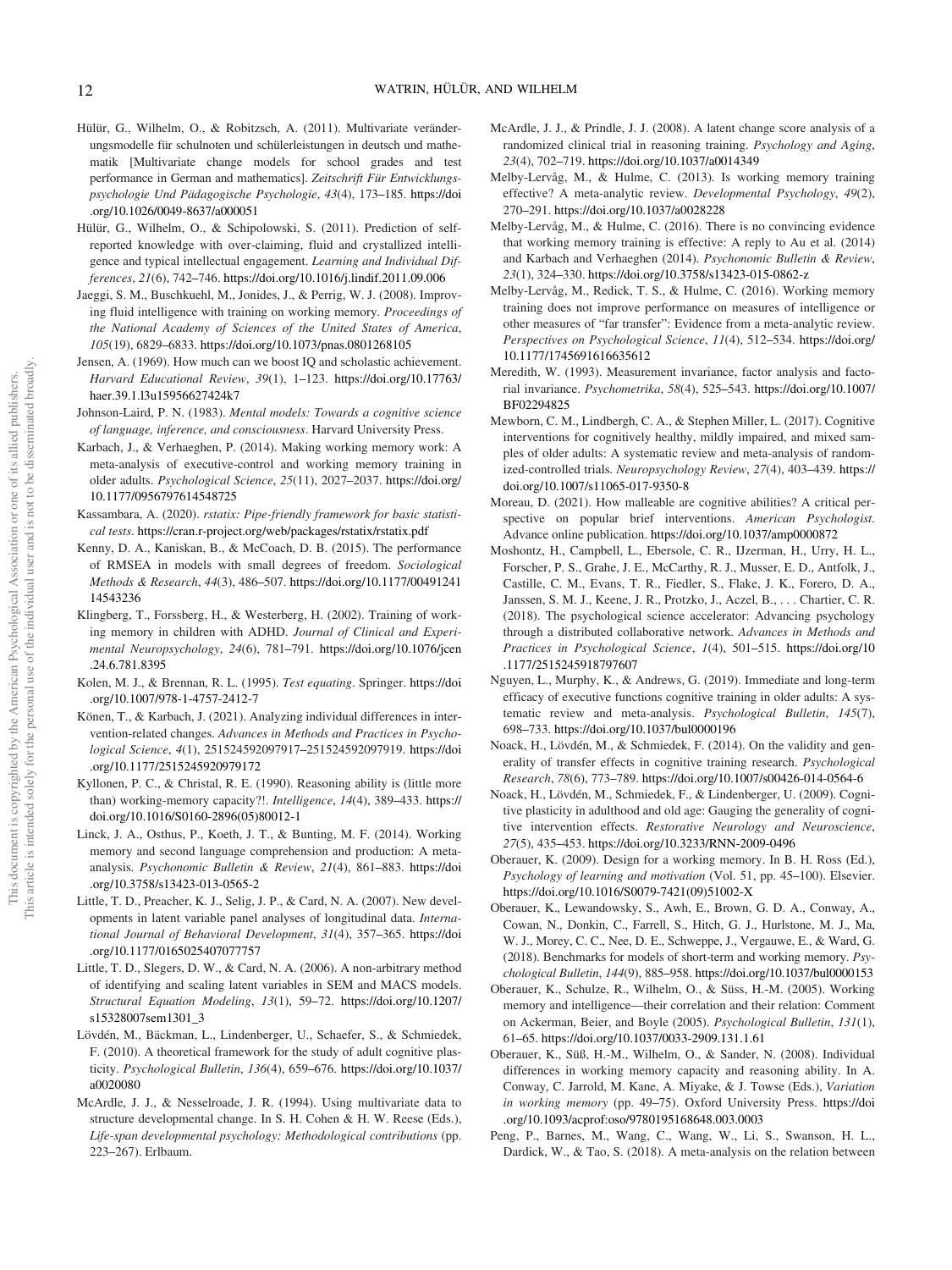reading and working memory. Psychological Bulletin, 144(1), 48–76. https://doi.org/10.1037/bul0000124

- Peng, P., Namkung, J., Barnes, M., & Sun, C. (2016). A meta-analysis of mathematics and working memory: Moderating effects of working memory domain, type of mathematics skill, and sample characteristics. Journal of Educational Psychology, 108(4), 455–473. https://doi.org/10 .1037/edu0000079
- R Core Team. (2020). R: A language and environment for statistical computing. R Foundation for Statistical Computing. https://www.R -project.org/
- Redick, T. S. (2015). Working memory training and interpreting interactions in intelligence interventions. Intelligence, 50, 14–20. https://doi .org/10.1016/j.intell.2015.01.014
- Redick, T. S. (2019). The hype cycle of working memory training. Current Directions in Psychological Science, 28(5), 423–429. https://doi.org/10 .1177/0963721419848668
- Redick, T. S., Shipstead, Z., Harrison, T. L., Hicks, K. L., Fried, D. E., Hambrick, D. Z., Kane, M. J., & Engle, R. W. (2013). No evidence of intelligence improvement after working memory training: A randomized, placebo-controlled study. Journal of Experimental Psychology: General, 142(2), 359–379. https://doi.org/10.1037/a0029082
- Ritchie, S. J., & Tucker-Drob, E. M. (2018). How much does education improve intelligence? A meta-analysis. Psychological Science, 29(8), 1358–1369. https://doi.org/10.1177/0956797618774253
- Rosseel, Y. (2012). lavaan: An R package for structural equation modeling. Journal of Statistical Software, 48(2), 1–36. https://doi.org/10.18637/jss .v048.i02
- Sala, G., & Gobet, F. (2017). Working memory training in typically developing children: A meta-analysis of the available evidence. Developmental Psychology, 53(4), 671–685. https://doi.org/10.1037/dev0000265
- Sala, G., & Gobet, F. (2020). Working memory training in typically developing children: A multilevel meta-analysis. Psychonomic Bulletin & Review, 27(3), 423–434. https://doi.org/10.3758/s13423-019-01681-y
- Sala, G., Aksayli, N. D., Tatlidil, K. S., Gondo, Y., & Gobet, F. (2019). Working memory training does not enhance older adults' cognitive skills: A comprehensive meta-analysis. Intelligence, 77, 1–13. https:// doi.org/10.1016/j.intell.2019.101386
- Sala, G., Aksayli, N. D., Tatlidil, K. S., Tatsumi, T., Gondo, Y., & Gobet, F. (2019). Near and far transfer in cognitive training: A second-order meta-analysis. Collabra Psychology, 5(1), 1–22. https://doi.org/10.1525/ collabra.203
- Schafer, J. L., & Graham, J. W. (2002). Missing data: Our view of the state of the art. Psychological Methods, 7(2), 147–177. https://doi.org/10 .1037/1082-989X.7.2.147
- Schmiedek, F., Hildebrandt, A., Lövdén, M., Wilhelm, O., & Lindenberger, U. (2009). Complex span versus updating tasks of working memory: The gap is not that deep. Journal of Experimental Psychology: Learning, Memory, and Cognition, 35(4), 1089–1096. https://doi .org/10.1037/a0015730
- Schmiedek, F., Lövdén, M., & Lindenberger, U. (2010). Hundred days of cognitive training enhance broad cognitive abilities in adulthood: Findings from the COGITO study. Frontiers in Aging Neuroscience, 2, 1–10. https://doi.org/10.3389/fnagi.2010.00027
- Schmiedek, F., Lövdén, M., & Lindenberger, U. (2019). Training working memory for 100 days: The COGITO study. In J. M. Novick, M. F. Bunting, M. R. Dougherty, & R. W. Engle (Eds.), Cognitive and working memory training: Perspectives from psychology, neuroscience, and human development. Oxford University Press. https://doi.org/10.1093/ oso/9780199974467.003.0003
- Schwaighofer, M., Fischer, F., & Bühner, M. (2015). Does working memory training transfer? A meta-analysis including training conditions as moderators. Educational Psychologist, 50(2), 138–166. https://doi.org/ 10.1080/00461520.2015.1036274
- Shipstead, Z., Redick, T. S., & Engle, R. W. (2010). Does working memory training generalize? Psychologica Belgica, 50(3-4), 245–276. https://doi.org/10.5334/pb-50-3-4-245
- Shipstead, Z., Redick, T. S., & Engle, R. W. (2012). Is working memory training effective? Psychological Bulletin, 138(4), 628–654. https://doi .org/10.1037/a0027473
- Soveri, A., Antfolk, J., Karlsson, L., Salo, B., & Laine, M. (2017). Working memory training revisited: A multi-level meta-analysis of n-back training studies. Psychonomic Bulletin & Review, 24(4), 1077–1096. https://doi.org/10.3758/s13423-016-1217-0
- Süß, H.-M., Oberauer, K., Wittmann, W. W., Wilhelm, O., & Schulze, R. (2002). Working-memory capacity explains reasoning ability—And a little bit more. Intelligence, 30(3), 261–288. https://doi.org/10.1016/ S0160-2896(01)00100-3
- Teixeira-Santos, A. C., Moreira, C. S., Magalhães, R., Magalhães, C., Pereira, D. R., Leite, J., Carvalho, S., & Sampaio, A. (2019). Reviewing working memory training gains in healthy older adults: A meta-analytic review of transfer for cognitive outcomes. Neuroscience and Biobehavioral Reviews, 103, 163–177. https://doi.org/10.1016/j.neubiorev.2019 .05.009
- The Princeton Review. (2020). 10 practice tests for the SAT, 2021: Extra prep to help achieve an excellent score (College Test Preparation). The Princeton Review.
- Thorndike, E. L. (1906). Principles of teaching. Seiler.
- Unsworth, N., & Engle, R. W. (2007). The nature of individual differences in working memory capacity: Active maintenance in primary memory and controlled search from secondary memory. Psychological Review, 114(1), 104–132. https://doi.org/10.1037/0033-295X.114.1.104
- von Bastian, C. C., & Eschen, A. (2016). Does working memory training have to be adaptive? Psychological Research, 80(2), 181-194. https:// doi.org/10.1007/s00426-015-0655-z
- von Bastian, C. C., & Oberauer, K. (2014). Effects and mechanisms of working memory training: A review. Psychological Research, 78(6), 803–820. https://doi.org/10.1007/s00426-013-0524-6
- Wang, Y., Zhang, Y.-B., Liu, L.-L., Cui, J.-F., Wang, J., Shum, D. H. K., van Amelsvoort, T., & Chan, R. C. K. (2017). A Meta-analysis of working memory impairments in autism spectrum disorders. Neuropsychology Review, 27(1), 46–61. https://doi.org/10.1007/s11065-016-9336-y
- Weicker, J., Villringer, A., & Thöne-Otto, A. (2016). Can impaired working memory functioning be improved by training? A meta-analysis with a special focus on brain injured patients. Neuropsychology, 30(2), 190–212. https://doi.org/10.1037/neu0000227
- Wilhelm, O. (2005). Measuring reasoning ability. In O. Wilhelm & R. W. Engle (Eds.), Handbook of understanding and measuring intelligence (pp. 373–392). SAGE Publications. https://doi.org/10.4135/97814522 33529.n21
- Wilhelm, O., Hildebrandt, A., & Oberauer, K. (2013). What is working memory capacity, and how can we measure it? Frontiers in Psychology, 4, 433. https://doi.org/10.3389/fpsyg.2013.00433
- Wilhelm, O., Schroeders, U., & Schipolowski, S. (2014). Berliner Test zur Erfassung fluider und kristalliner Intelligenz für die 8. Bis 10. Jahrgangsstufe [Berlin test of fluid and crystallized intelligence for grades 8- 10]. Hogrefe.

(Appendices follow)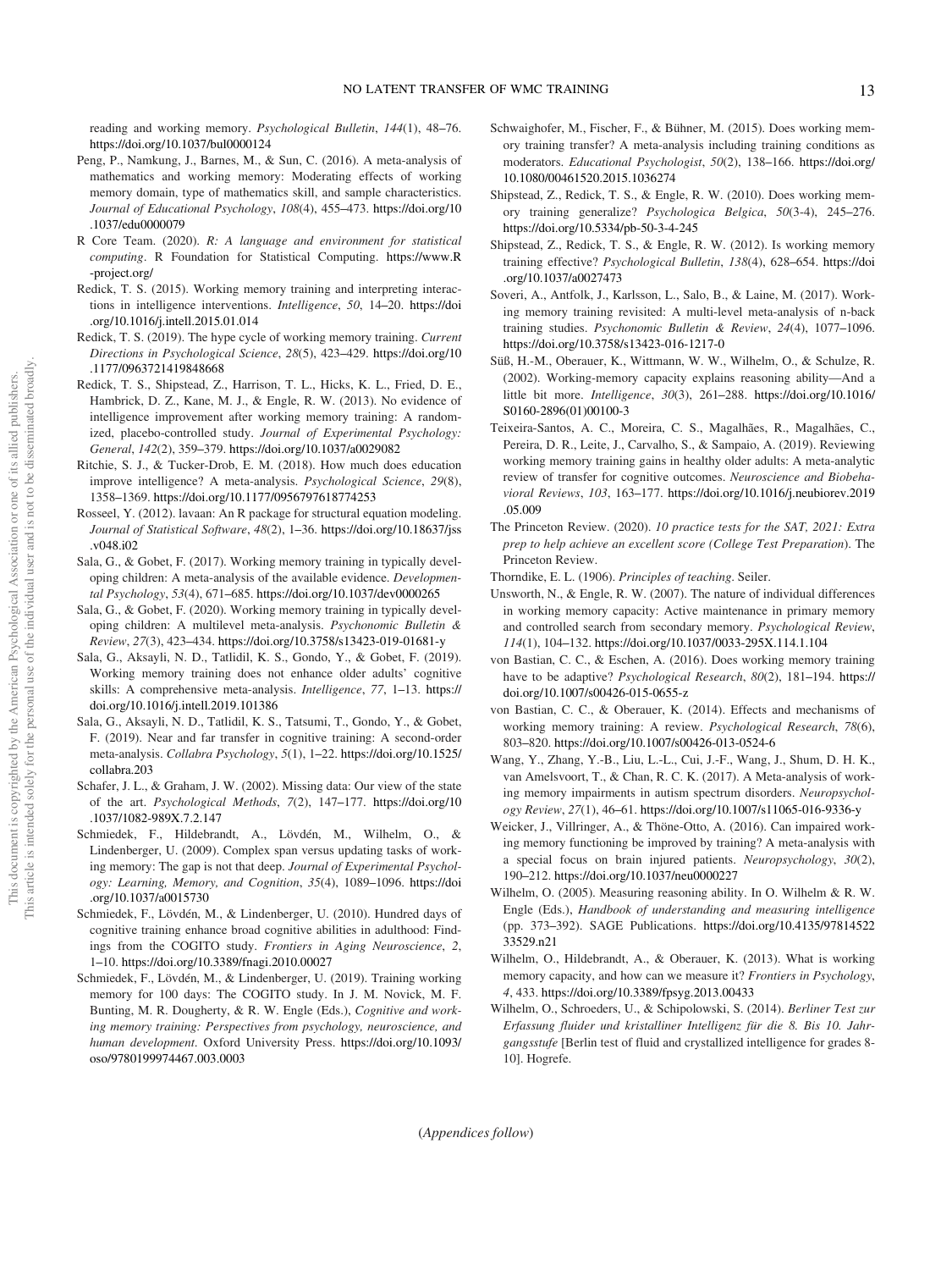# Appendix A

# Descriptive Statistics of the Performance in WM Task Across Training Sessions

|            |                  |                  |            |     |     |                  |                  | Task            |     |     |                  |                |        |     |     |
|------------|------------------|------------------|------------|-----|-----|------------------|------------------|-----------------|-----|-----|------------------|----------------|--------|-----|-----|
|            |                  |                  | Alpha Span |     |     |                  |                  | Memory Updating |     |     |                  |                | N-Back |     |     |
| Time point | $\boldsymbol{N}$ | $\boldsymbol{M}$ | SD         | Min | Max | $\boldsymbol{N}$ | $\boldsymbol{M}$ | <b>SD</b>       | Min | Max | $\boldsymbol{N}$ | $\overline{M}$ | SD     | Min | Max |
| 1          | 111              | .52              | .11        | .05 | .71 | 112              | .33              | .16             | .05 | .67 | 112              | .59            | .16    | .08 | .93 |
| 2          | 107              | .54              | .11        | .30 | .75 | 112              | .40              | .17             | .08 | .80 | 109              | .60            | .17    | .19 | .95 |
| 3          | 100              | .52              | .13        | .10 | .76 | 111              | .40              | .19             | .03 | .81 | 100              | .62            | .17    | .27 | .96 |
| 4          | 90               | .53              | .14        | .10 | .77 | 108              | .44              | .18             | .05 | .83 | 90               | .60            | .19    | .12 | .98 |
| 5          | 105              | .53              | .13        | .17 | .80 | 112              | .46              | .20             | .00 | .86 | 105              | .62            | .17    | .21 | .97 |
| 6          | 109              | .54              | .11        | .20 | .75 | 109              | .43              | .20             | .08 | .86 | 109              | .63            | .17    | .05 | .97 |
| 7          | 105              | .54              | .13        | .12 | .77 | 112              | .44              | .21             | .05 | .84 | 105              | .62            | .18    | .18 | .97 |
| 8          | 105              | .55              | .13        | .20 | .79 | 111              | .45              | .21             | .00 | .83 | 107              | .64            | .20    | .12 | .98 |
| 9          | 112              | .55              | .13        | .12 | .78 | 112              | .49              | .21             | .06 | .88 | 112              | .68            | .18    | .19 | .97 |
| 10         | 110              | .57              | .11        | .23 | .85 | 112              | .53              | .19             | .03 | .92 | 110              | .71            | .17    | .21 | .98 |
| 11         | 109              | .56              | .12        | .27 | .81 | 112              | .53              | .19             | .02 | .89 | 108              | .71            | .18    | .25 | .99 |
| 12         | 108              | .57              | .11        | .30 | .80 | 111              | .53              | .19             | .11 | .91 | 111              | .71            | .17    | .26 | .98 |
| 13         | 110              | .57              | .12        | .20 | .88 | 112              | .53              | .21             | .05 | .88 | 112              | .71            | .19    | .10 | .97 |
| 14         | 110              | .58              | .12        | .20 | .81 | 112              | .54              | .21             | .05 | .88 | 112              | .73            | .18    | .05 | .99 |
| 15         | 111              | .58              | .11        | .27 | .83 | 111              | .53              | .21             | .06 | .94 | 111              | .72            | .18    | .15 | .99 |
| 16         | 108              | .58              | .12        | .27 | .90 | 110              | .54              | .20             | .06 | .89 | 109              | .72            | .18    | .21 | .98 |
| 17         | 110              | .57              | .13        | .12 | .84 | 111              | .53              | .20             | .06 | .89 | 109              | .71            | .18    | .15 | .98 |
| 18         | 110              | .58              | .12        | .22 | .83 | 112              | .56              | .19             | .05 | .89 | 112              | .73            | .18    | .07 | .98 |
| 19         | 111              | .58              | .11        | .24 | .84 | 112              | .55              | .20             | .05 | .95 | 112              | .73            | .17    | .25 | .97 |
| 20         | 112              | .58              | .12        | .21 | .84 | 111              | .56              | .20             | .08 | .91 | 112              | .73            | .18    | .23 | .99 |
| 21         | 111              | .58              | .11        | .21 | .80 | 110              | .54              | .20             | .09 | .93 | 111              | .73            | .18    | .08 | .98 |
| 22         | 111              | .59              | .12        | .24 | .84 | 110              | .55              | .21             | .05 | .91 | 112              | .72            | .18    | .24 | .99 |
| 23         | 111              | .58              | .13        | .21 | .84 | 111              | .55              | .21             | .05 | .89 | 110              | .73            | .18    | .22 | .98 |
| 24         | 109              | .59              | .11        | .36 | .83 | 111              | .56              | .21             | .06 | .94 | 110              | .75            | .16    | .24 | .99 |
| 25         | 112              | .58              | .11        | .24 | .81 | 111              | .54              | .21             | .03 | .91 | 112              | .74            | .17    | .21 | .98 |
| 26         | 110              | .57              | .13        | .14 | .91 | 111              | .56              | .21             | .02 | .92 | 111              | .73            | .19    | .18 | .98 |
| 27         | 109              | .59              | .13        | .24 | .84 | 111              | .56              | .22             | .05 | .89 | 109              | .73            | .18    | .17 | .97 |
| 28         | 104              | .58              | .13        | .26 | .86 | 107              | .53              | .21             | .03 | .89 | 107              | .72            | .19    | .18 | .98 |
| 29         | 112              | .58              | .11        | .33 | .82 | 112              | .54              | .22             | .06 | .94 | 112              | .73            | .19    | .19 | .98 |
| 30         | 110              | .57              | .14        | .10 | .84 | 112              | .54              | .23             | .03 | .91 | 110              | .73            | .19    | .22 | .98 |
| 31         | 111              | .58              | .12        | .21 | .88 | 112              | .53              | .22             | .02 | .89 | 112              | .73            | .19    | .20 | .98 |
| 32         | 110              | .58              | .13        | .27 | .92 | 110              | .54              | .21             | .07 | .92 | 109              | .72            | .20    | .20 | .99 |
| 33         | 111              | .59              | .12        | .23 | .82 | 112              | .54              | .23             | .06 | .94 | 110              | .73            | .19    | .22 | .98 |
| 34         | 112              | .59              | .12        | .22 | .84 | 111              | .54              | .22             | .07 | .89 | 111              | .74            | .18    | .18 | .98 |
| 35         | 111              | .57              | .13        | .16 | .90 | 112              | .55              | .23             | .06 | .97 | 112              | .73            | .19    | .18 | .98 |
| 36         | 111              | .59              | .13        | .23 | .89 | 111              | .56              | .24             | .06 | .95 | 111              | .73            | .19    | .17 | .99 |
| 37         | 110              | .59              | .13        | .00 | .94 | 112              | .56              | .23             | .05 | .92 | 112              | .74            | .19    | .18 | .98 |
| 38         | 111              | .59              | .12        | .29 | .84 | 111              | .56              | .22             | .03 | .94 | 111              | .74            | .17    | .32 | .99 |
| 39         | 108              | .60              | .12        | .32 | .90 | 110              | .55              | .24             | .06 | .98 | 111              | .73            | .17    | .27 | .98 |
| 40         | 110              | .59              | .11        | .33 | .93 | 110              | .54              | .25             | .03 | .95 | 111              | .74            | .17    | .27 | .99 |

(Appendices continue)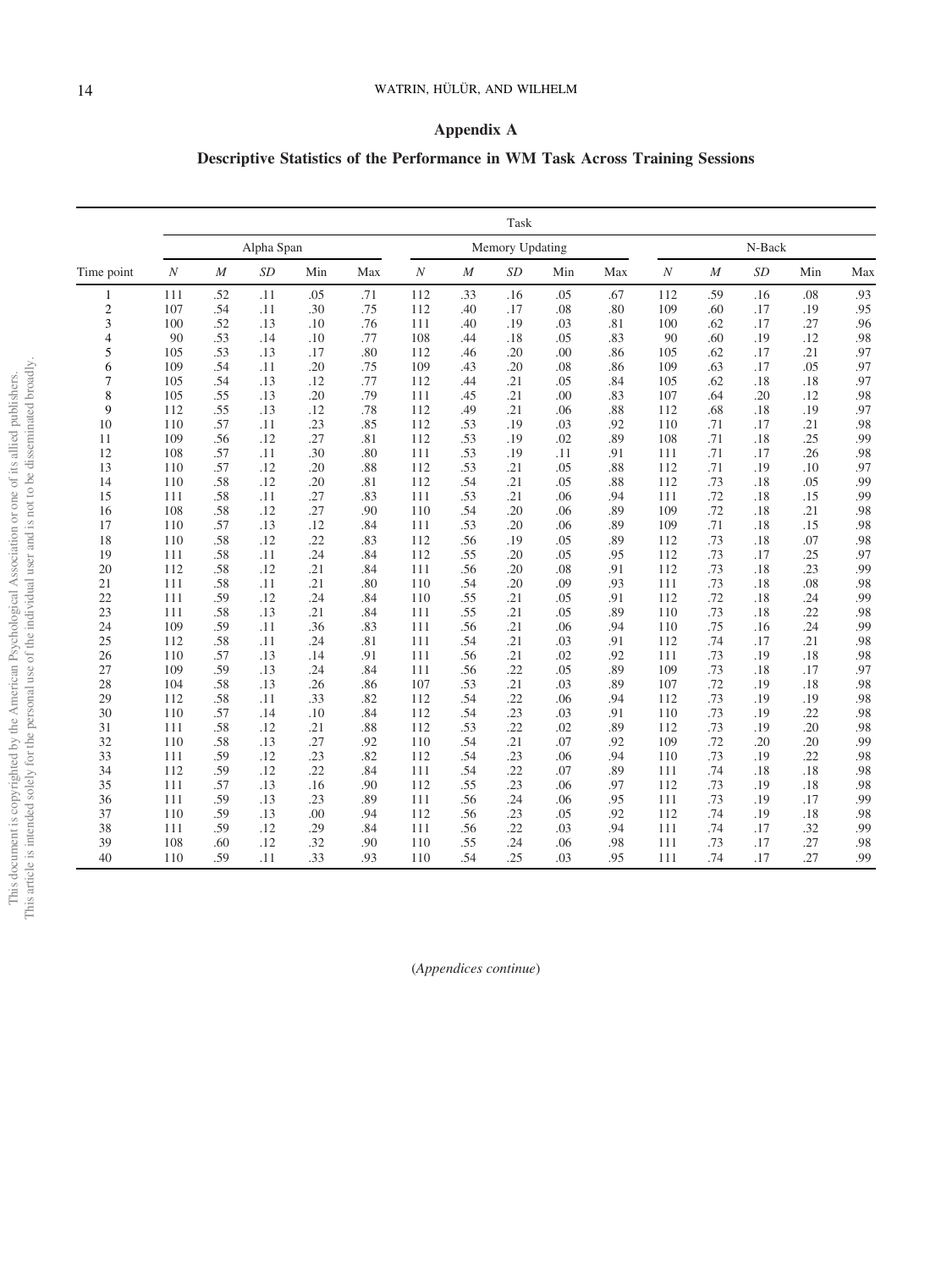# Appendix B

# Zero-Order Correlation Matrix of Tasks Within Experimental Groups

| Variable     |          | 2       | 3       | $\overline{4}$ | 5        | 6       |                               | 8       | 9       | 10      | 11       | 12      | 13      | 14      | 15                            | 16       | 17       | 18       |
|--------------|----------|---------|---------|----------------|----------|---------|-------------------------------|---------|---------|---------|----------|---------|---------|---------|-------------------------------|----------|----------|----------|
| 1. as_pre    |          | $.26**$ | $.57**$ | $.21*$         | $.25**$  | $.35**$ | $.31**$                       | $.31**$ | $.23*$  | $.40**$ | $.30**$  | $.26**$ | $.23*$  | $20*$   | $.23*$                        | $.33**$  | $.20*$   | .19*     |
| 2. mu_pre    | $.28**$  |         | $.21*$  | $.22*$         | $.40**$  | $.39**$ | $.27**$                       | $.24*$  | .15     | $.19*$  | $.37**$  | $.25**$ | .10     | .05     | .13                           | .13      | $.23*$   | $.20*$   |
| $3. nb$ pre  | $.33**$  | $.34**$ |         | $.38**$        | $.42**$  | $.48**$ | $.42**$                       | .38**   | $.40**$ | $.53**$ | $.43**$  | .49**   | $.41**$ | $.23*$  | .13                           | $.39**$  | $.31**$  | $.36**$  |
| 4. as_post   | $.36**$  | .16     | $.29**$ |                | $.41**$  | $52**$  | $33**$                        | $.36**$ | $.22*$  | $.25**$ | $.31***$ | $.30**$ | $.26**$ | .15     | .10                           | $.27**$  | $.25**$  | $.25**$  |
| 5. mu_post   | .09      | $.31**$ | $.28**$ | .03            |          | $.59**$ | $.36**$                       | $.29**$ | $.24*$  | $.40**$ | $.41**$  | $.32**$ | $.25**$ | .12     | .16                           | $.30**$  | $.29**$  | $.25***$ |
| 6. nb_post   | $.23*$   | .06     | $.47**$ | $.42**$        | .16      |         | $.33**$                       | $.42**$ | $.31**$ | .49**   | $.51**$  | $.41**$ | $.31**$ | $.24*$  | .12                           | $.39**$  | $.26***$ | $.24*$   |
| 7. gfv_pre   | $.22*$   | .04     | .06     | $.26**$        | .07      | .14     | $\overbrace{\phantom{12333}}$ | $.52**$ | $.43**$ | $.57**$ | $.51**$  | $.44**$ | $.53**$ | $.37**$ | $.23*$                        | $.40**$  | $.35**$  | $.40**$  |
| 8. gfn_pre   | $.35***$ | .12     | .17     | .17            | .04      | .11     | $.39**$                       |         | $.42**$ | $.52**$ | $.63**$  | .44**   | $.36**$ | $.32**$ | $.25*$                        | $.38**$  | $.31**$  | $.38**$  |
| 9. gff_pre   | $.25***$ | .19*    | .19*    | .12            | $25**$   | .18     | $.37**$                       | $.43**$ |         | .44**   | $.42**$  | $.60**$ | $.38**$ | $.24*$  | $.32**$                       | $.47**$  | $.30**$  | $.36**$  |
| 10. gfv_post | $.25***$ | .18     | $.24*$  | $.39**$        | $.21*$   | $.29**$ | $.41**$                       | .18     | $.36**$ |         | $.50**$  | $.46**$ | .49**   | $.43**$ | $.31***$                      | $.54**$  | $.41**$  | $.50**$  |
| 11. gfn_post | $.46**$  | $.29**$ | $.33**$ | .18            | $.26***$ | .14     | $.44**$                       | $.47**$ | $.39**$ | $.39**$ |          | $.50**$ | $.37**$ | $.20*$  | $.36**$                       | $.45**$  | $.36**$  | $.46**$  |
| 12. gff_post | $.34**$  | .18     | $.34**$ | $.30**$        | .17      | $.29**$ | $.41**$                       | $.48**$ | $.62**$ | $.38**$ | $.45**$  |         | $.40**$ | $.27**$ | $.20*$                        | $.54**$  | $.39**$  | $34**$   |
| 13. sci_pre  | $.20*$   | $-.00$  | $.29**$ | .11            | $\Omega$ | $.20*$  | $.30**$                       | $.33**$ | $.26**$ | $.33**$ | $.35**$  | $.35**$ |         | $.56**$ | .49**                         | $.65***$ | $.53**$  | .49**    |
| 14. hum_pre  | $.32**$  | .06     | .15     | $.21*$         | .07      | .16     | $.37**$                       | $.28**$ | $.31**$ | $.22*$  | $.31**$  | $.37**$ | $.52**$ |         | $.40**$                       | $.42**$  | $.48**$  | $.44**$  |
| 15. soc_pre  | $.31**$  | 07      | .18     | .09            | .05      | .17     | $.24*$                        | $.35**$ | $.20*$  | $.20*$  | $.42**$  | $.29**$ | $.63**$ | $.43**$ | $\overbrace{\phantom{12333}}$ | $.42**$  | $.40**$  | $.50**$  |
| 16. sci_post | $.29**$  | .15     | $.21*$  | $.25**$        | .10      | $.21*$  | $.30**$                       | $.28**$ | $.25**$ | $.43**$ | $.45**$  | $.32**$ | $.58**$ | $.45**$ | $.57**$                       |          | .49**    | $.57**$  |
| 17. hum_post | $.25***$ | .01     | .11     | .12            | .05      | $.20*$  | $.28**$                       | .17     | $.24*$  | $.20*$  | $.29**$  | $.26**$ | $.50**$ | $.60**$ | $.62**$                       | $.66***$ |          | $.51**$  |
| 18. soc_post | $.32**$  | .06     | $.26**$ | .18            | $-.01$   | $.22*$  | $.26**$                       | $.44**$ | $.26**$ | $.23*$  | $.50**$  | $.35**$ | $.59**$ | .49**   | $.66***$                      | $.57**$  | $.52**$  |          |

*Note.* Correlations of the control group are below the diagonal, correlations of the training group are above the diagonal. \*  $p < .05$ . \*\*  $p < .01$ .

(Appendices continue)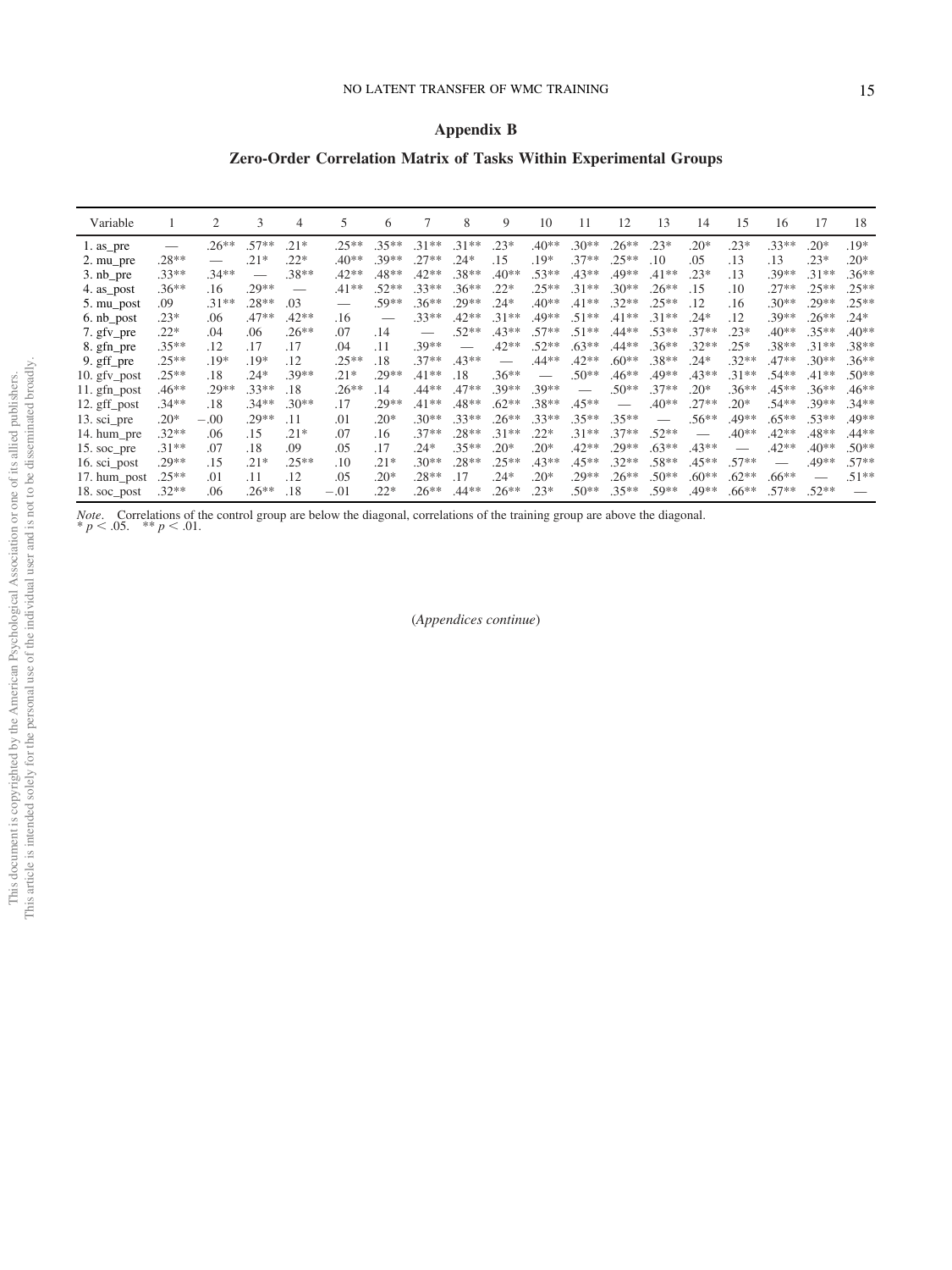# Appendix C

# Measurement Invariance Across Groups at Pretest

| Task            | $\chi^2$       | df                      | $\boldsymbol{p}$ | <b>CFI</b> | <b>RMSEA</b> |
|-----------------|----------------|-------------------------|------------------|------------|--------------|
| Alpha Span      |                |                         |                  |            |              |
| Configural      | $\overline{0}$ | $\boldsymbol{0}$        |                  |            | $\Omega$     |
| Weak            | 2.5            | $\mathfrak{2}$          | .29              | .997       | .045         |
| Strong          | 4.3            | $\overline{4}$          | .36              | .998       | .027         |
| Strict          | 6.8            | 7                       | .45              |            | $\Omega$     |
| Memory Updating |                |                         |                  |            |              |
| Configural      | $\overline{0}$ | $\mathbf{0}$            |                  |            | $\Omega$     |
| Weak            | 2.0            | $\mathfrak{2}$          | .37              |            | $\Omega$     |
| Strong          | 3.6            | $\overline{4}$          | .46              |            | $\Omega$     |
| Strict          | $7.5\,$        | 7                       | $.38\,$          | .997       | .025         |
| N-Back          |                |                         |                  |            |              |
| Configural      | $\overline{0}$ | $\theta$                |                  |            | $\Omega$     |
| Weak            | .08            | $\overline{\mathbf{c}}$ | .96              |            |              |
| Strong          | .94            | 4                       | .92              |            | 0            |
| Strict          | 3.6            | 7                       | .82              |            | $\mathbf{0}$ |
| <b>WMC</b>      |                |                         |                  |            |              |
| Configural      | 65.6           | 48                      | .05              | .985       | .057         |
| Weak            | 77.0           | 56                      | .03              | .982       | .058         |
| Strong          | 84.4           | 64                      | .04              | .983       | .053         |
| Strict          | 111.0          | 76                      | .01              | .971       | .064         |
| Gf              |                |                         |                  |            |              |
| Configural      | $\overline{0}$ | $\theta$                |                  |            | $\Omega$     |
| Weak            | 1.4            | $\mathfrak{2}$          | .49              |            |              |
| Strong          | 1.6            | $\overline{4}$          | .81              |            | $\Omega$     |
| Strict          | 1.7            | 7                       | .98              |            | $\Omega$     |
| Gc              |                |                         |                  |            |              |
| Configural      | $\overline{0}$ | $\mathbf{0}$            |                  |            | $\mathbf{0}$ |
| Weak            | 1.7            | $\sqrt{2}$              | .42              |            | $\theta$     |
| Strong          | $6.0\,$        | 4                       | .20              | .988       | .066         |
| Strict          | 9.6            | 7                       | .21              | .984       | .057         |

Note. *df* = degrees of freedom; CFI = comparative fit index; RMSEA = root mean square error of approximation. Bolded values indicate a deterioration of CFI > .01 compared with the previous model.

(Appendices continue)